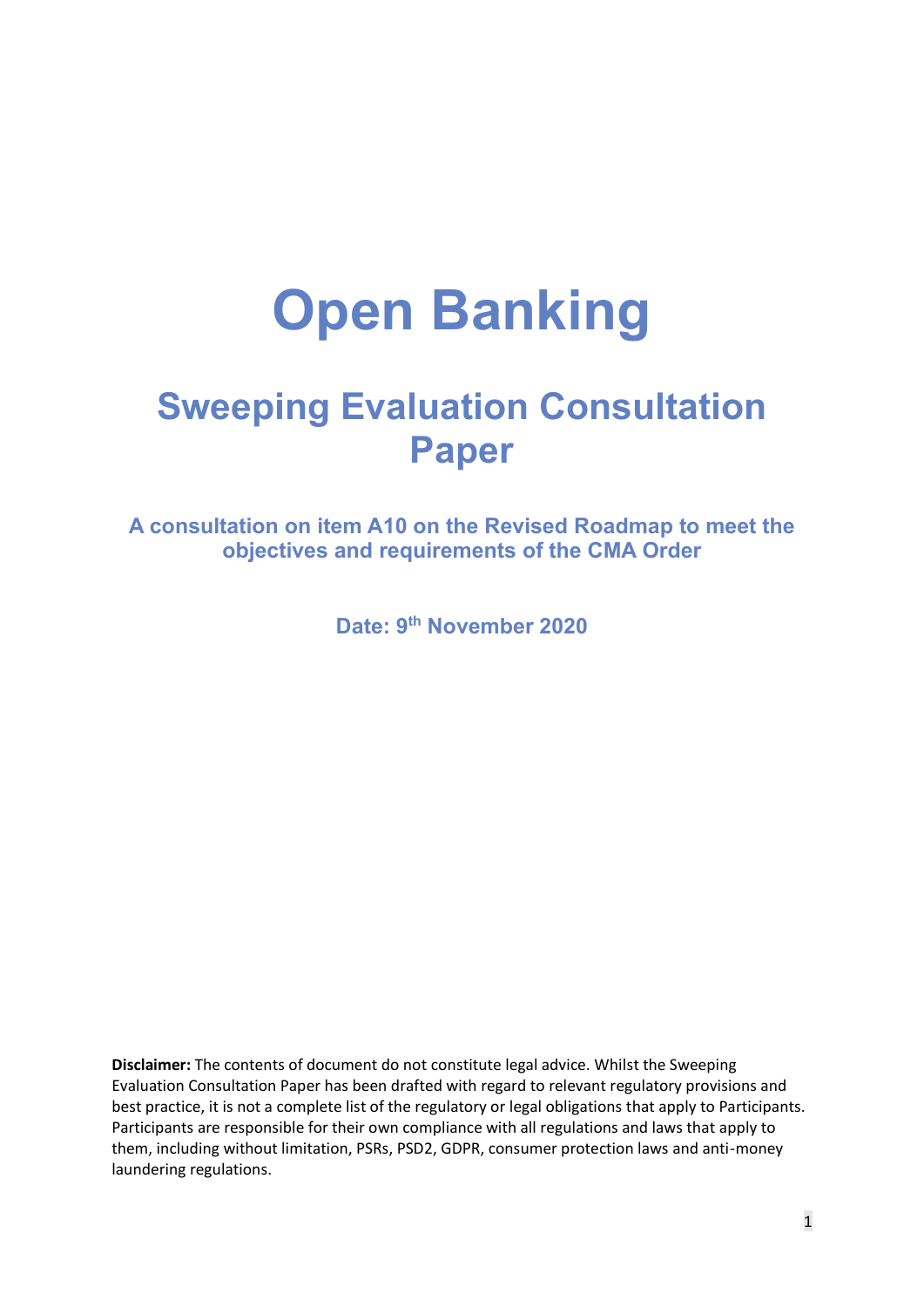# **Sweeping Evaluation Consultation**

# Contents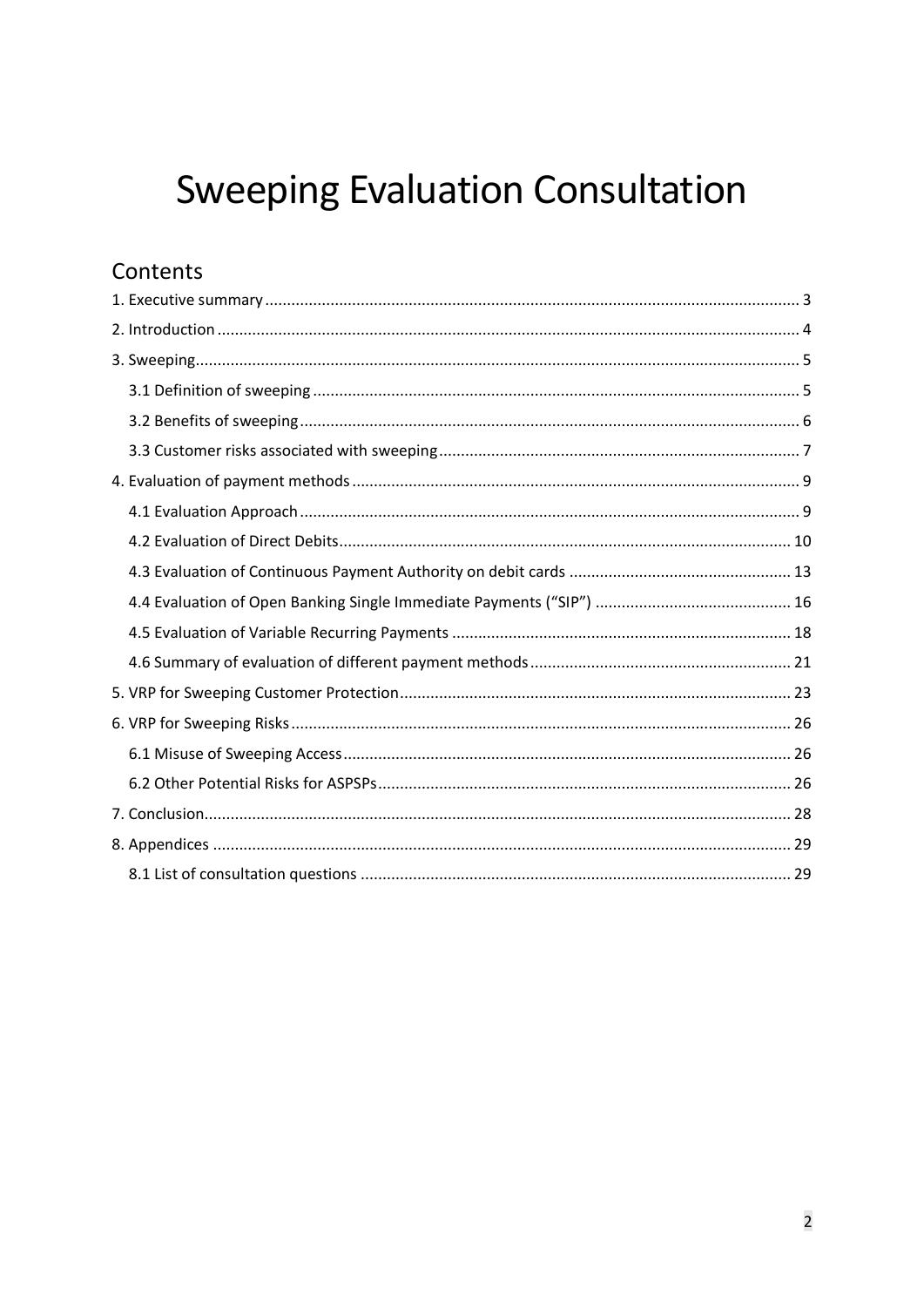## <span id="page-2-0"></span>1. Executive summary

There are now well over two million individual consumers and businesses using open bankingenabled products and services. Based on this adoption measure, the CMA's open banking remedy, which is designed to increase competition within the retail banking market, has already begun to deliver considerable success. However, the CMA was keen for the open banking remedy to deliver products that directly compete with components of the personal and business current account, and believed that simple, automated, mechanisms for moving funds between these components would support this.

The CMA refers to this mechanism for automated funds movement as "sweeping" within its Retail Banking Market Investigation Report<sup>1</sup>. In this document, we refer to organisations that provide services that deliver such automated funds movement as Sweeping Services Providers ("SSPs"). Sweeping requires an SSP to monitor the Payment Service User's ("PSU") payment account and make payments between accounts when agreed triggers occur, such as balance thresholds being met. An SSP will need to have the relevant regulatory permission to act as an Account Information Services Provider ("AISP") in order to perform the initial analysis of the account information. Depending on the payment mechanism that is affecting the sweep, the SSP may need to have the relevant regulatory authority to also act as a Payment Initiation Service Provider ("PISP").

Sweeping services are already available, to a limited extent, in the U.K. market. This Evaluation seeks to establish whether the payment mechanisms currently available, for example Direct Debit and card payments, are sufficient and, if not, whether Variable Recurring Payments (VRPs), a payment mechanism that enables payments to be set up via a PISP and subsequently initiated without the need for authentication for each individual payment, would be a more suitable alternative. If VRPs are determined to be a more suitable way to enable sweeping services, this Evaluation will also consider if requiring the implementation of VRPs for sweeping by the CMA9 is an effective and proportionate requirement under the CMA Order.

We have provisionally concluded that the lack of sweeping service provision is due to the shortcomings of current payment mechanisms, which do not provide users with the levels of transparency or control they require, or are not easy to use; and when combined with other factors such as cost, create obstacles to SSPs developing products for the market. We have also provisionally concluded that VRPs, designed and implemented in the manner we propose, would not only remove these obstacles, but could also provide a clear and appropriate consumer protection regime that limits potential consumer detriment.

If the CMA were to require the CMA9 to implement VRPs for sweeping, we need to demonstrate that such a requirement is both proportionate and effective. We also need to successfully address the question of end user detriment, such that users of VRP-enabled sweeping services are at least as well protected from harm as if they had used sweeping services enabled by existing payment mechanisms. We believe the analysis in this document addresses the issues of proportionality, effectiveness and potential end-user detriment comprehensively, and as a result shows that there is a strong case for including VRPs for Sweeping as a requirement of the CMA9 under the Order. However, we recognise that there is still more work to do and we welcome views on our proposals, in order to determine OBIE's final recommendations to the Trustee.

<sup>1</sup> https://assets.publishing.service.gov.uk/media/57ac9667e5274a0f6c00007a/retail-banking-marketinvestigation-full-final-report.pdf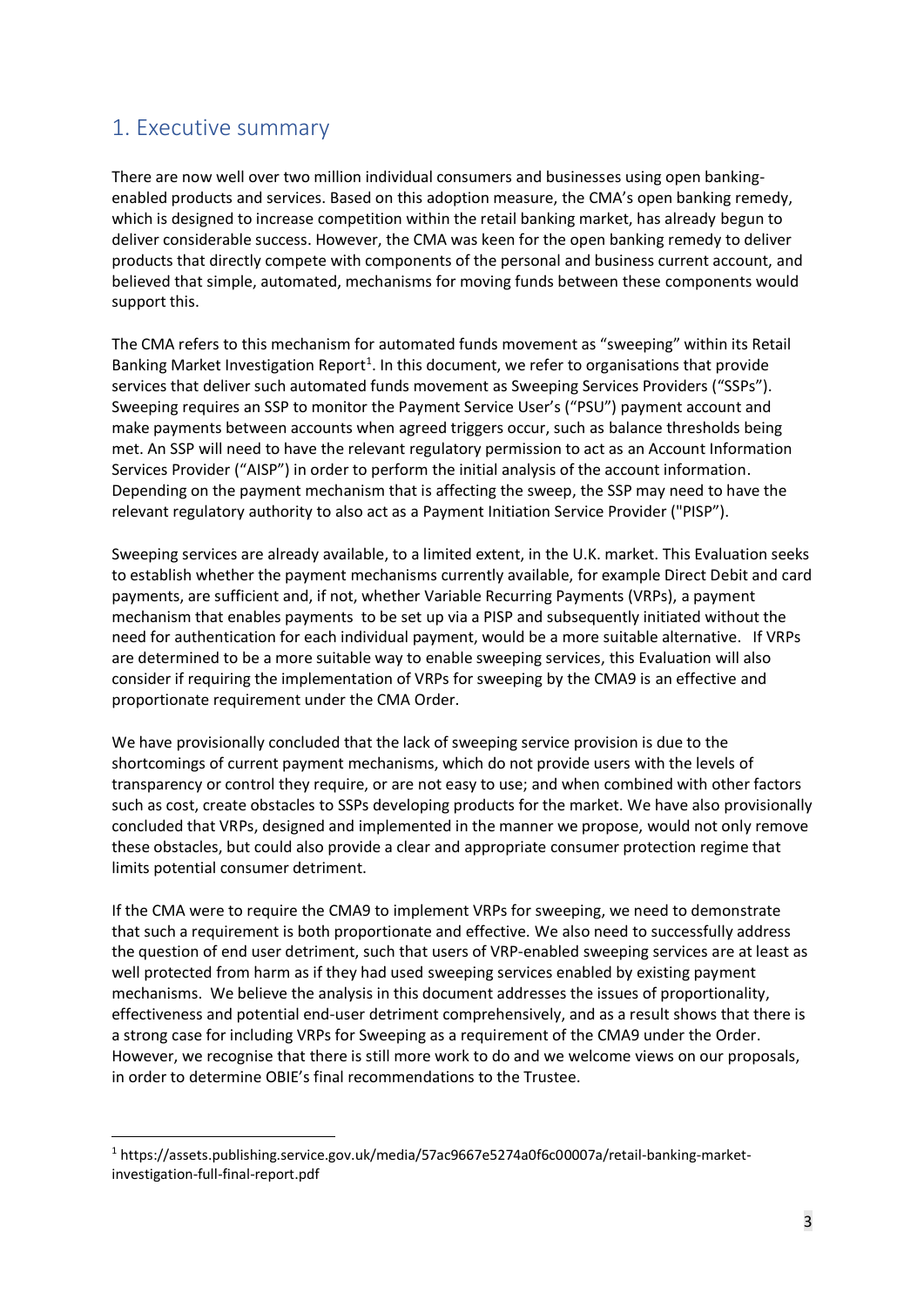## <span id="page-3-0"></span>2. Introduction

The purpose of the Sweeping Evaluation Consultation Paper is to determine the appropriate mechanism for delivering sweeping from a range of alternatives, including Variable Recurring Payments (VRPs), the development of which is covered under Roadmap item A2(b)(i). If VRPs are determined to be the most appropriate mechanism, this Evaluation will also consider whether to recommend that the CMA9 providers are mandated to implement Sweeping Access under the Order. Such a recommendation would need to include an assessment of its effectiveness and proportionality.

"Sweeping Access" is defined as non-discriminatory access to the VRP APIs to UK-regulated Payment Initiation Services Providers (PISPs) for the purpose of conducting sweeping. The provision of Sweeping Access shall not be dependent on the existence of a contractual relationship between the PISPs and the CMA9 providers. When submitting a VRP Consent Set Up to the CMA9 provider, the PISP needs to indicate the purpose of the VRP to enable it to identify Sweeping Access.

In its Notice of 8<sup>th</sup> April, 2020, the CMA agreed that "as a potential method for the implementation of sweeping ... VRPs are within the scope of the Order." The CMA noted that its Final Report following its Retail Banking Market Investigation expressly referred to sweeping on a number of occasions, in each case supportive of its adoption and remarking on the positive change it can bring to customers within the retail banking industry.

Whilst the VRP Proposition Consultation Paper will consider the regulatory positioning of VRPs in general, and address the issue of consumer protection for a VRP Standard outside of the Order, this Evaluation will consider consumer protection from the perspective of VRPs as a potentially mandatory requirement to deliver Sweeping under the Order.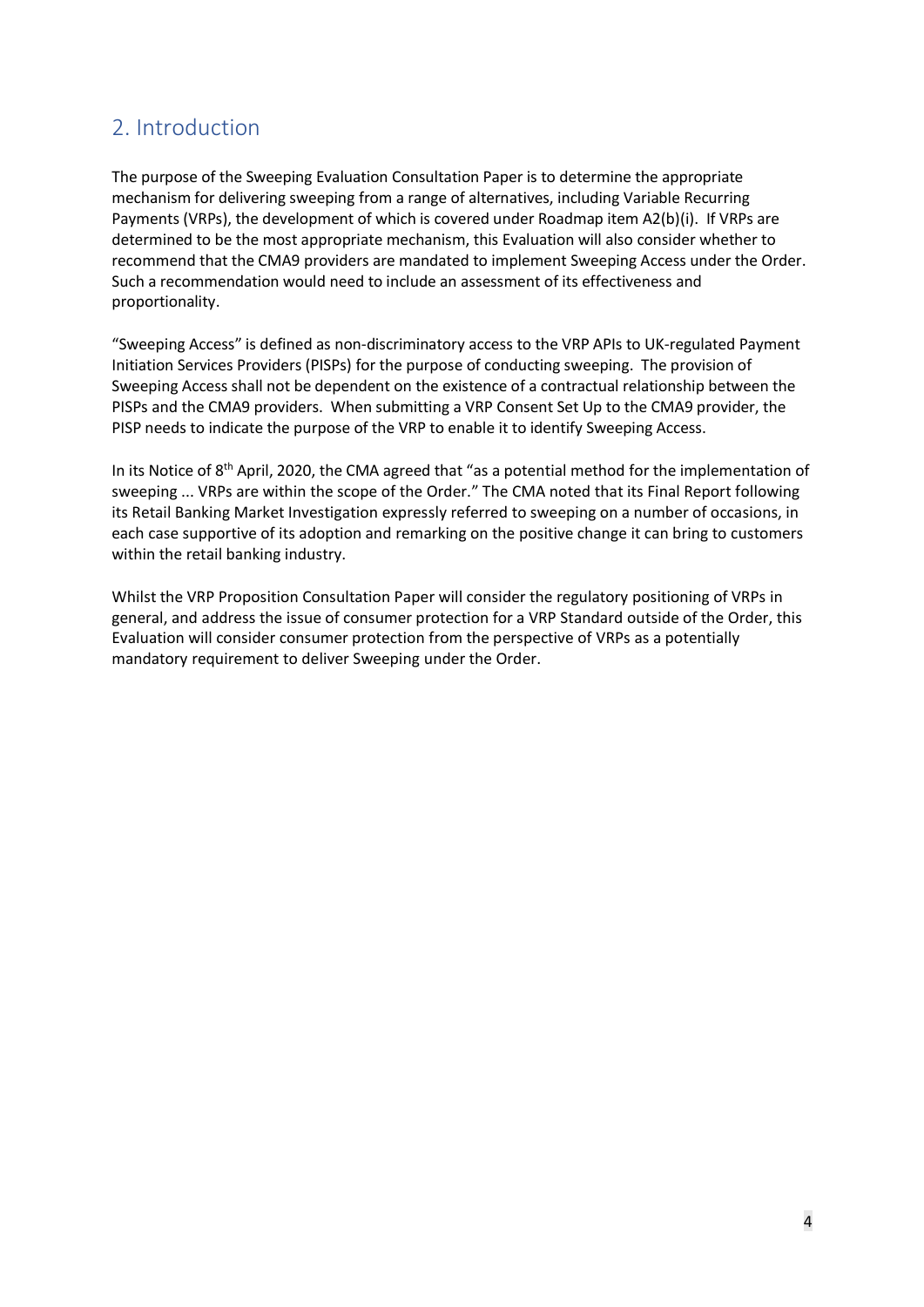## <span id="page-4-0"></span>3. Sweeping

## <span id="page-4-1"></span>3.1 Definition of sweeping

The CMA's report, accompanying their Retail Banking Market Investigation Order 2017 (the CMA Order) sets out an expectation that the development of open APIs will enable 'sweeping' functionality allowing customers to authorise the movement of funds between two accounts in their name, to help them avoid overdraft charges or to benefit from higher interest payments.

To address the above objective, we are proposing to use the following definition of sweeping and would welcome feedback on that definition.

- Sweeping is the automatic movement of funds between two accounts held at different institutions; and
- There must be a sufficient level of automation to ensure that there are not unnecessary obstacles preventing the sweeping from taking place without direct involvement from the PSU as a prerequisite; and
- Both accounts are in the name of the same  $PSU<sup>2</sup>$ , and
- Both accounts are UK sterling accounts.
- One of the accounts needs to be a PCA or a BCA.

Examples of use cases which meet this definition are included in Table 1:

<sup>&</sup>lt;sup>2</sup> We propose that joint accounts are in-scope provided that the sweeping instruction is authorised in accordance with the mandate of the source account(s). So sweeping could be from a sole account to a joint account or vice versa as long as the same PSU has ownership of the source and destination account.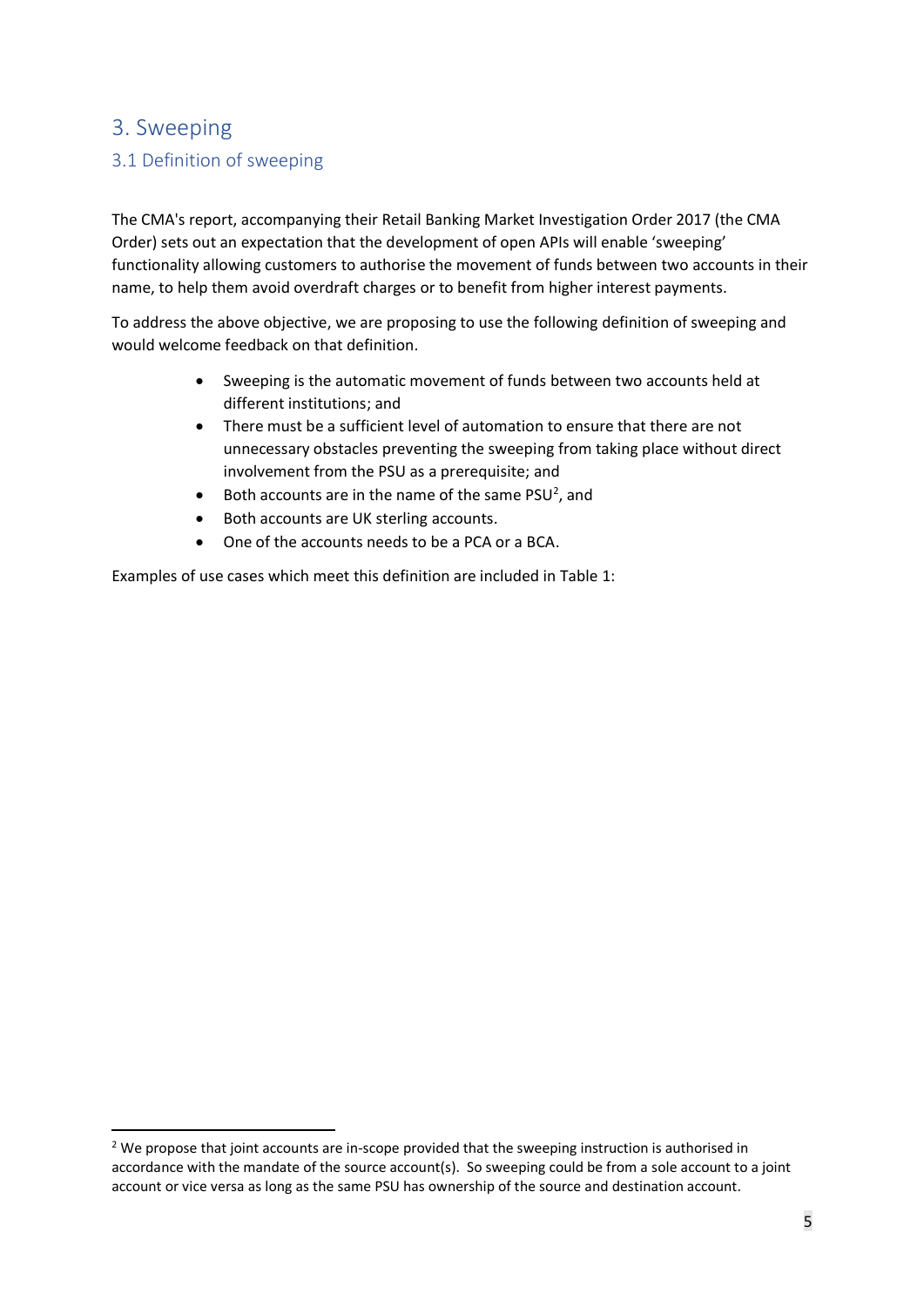#### *Table 1: Potential Sweeping Use Cases*

|                                 | Use case description and benefits                                                                                                                                                                                                | <b>Source account</b>          | <b>Destination</b><br>account            |
|---------------------------------|----------------------------------------------------------------------------------------------------------------------------------------------------------------------------------------------------------------------------------|--------------------------------|------------------------------------------|
|                                 | Sweeping funds into another current account. This will allow<br>customers to benefit from the new account features rates or<br>fees without having to switch current account                                                     | <b>Current Account</b>         | Current account                          |
| Management<br>Money             | Sweeping funds into different pots to enable customers to<br>budget more effectively                                                                                                                                             | <b>Current Account</b>         | Payment Account<br>or E-money<br>account |
|                                 | Sweeping funds into a savings account to enable customers to<br>reach their savings goals sooner or maximise the interest they<br>get on their savings                                                                           | <b>Current Account</b>         | Savings account                          |
| Savings Solutions               | Sweeping funds into an e-money account used for savings<br>pooling <sup>3</sup> . This will allow customers to maximise the interest on<br>their savings without having to open accounts at a range of<br>different institutions | <b>Current Account</b>         | E-money account                          |
|                                 | Sweeping excess funds into a loan account to repay a loan more<br>quickly and so reduce the cost of debt                                                                                                                         | <b>Current Account</b>         | Loan account                             |
|                                 | Sweeping excess funds into mortgage account to repay a loan<br>more quickly and so reduce the cost of debt                                                                                                                       | <b>Current Account</b>         | Mortgage<br>account                      |
| Lowering the costs of Borrowing | Sweeping funds into an overdrawn current account                                                                                                                                                                                 | Savings Account <sup>4</sup>   | Current account                          |
|                                 | Sweeping funds into an overdrawn current account                                                                                                                                                                                 | Decoupled<br>overdraft account | Current account                          |
|                                 | Sweeping positive balances from a current account into a<br>decouple overdraft account to minimise the cost of borrowing                                                                                                         | Current account                | Decoupled<br>overdraft account           |

## <span id="page-5-0"></span>3.2 Benefits of sweeping

As demonstrated in Table x, sweeping could enable the development of a range of innovative propositions that will benefit customers.

In October 2019, the Centre for Economics and Business Research ("CEBR") carried out a survey which identified that savers were losing out on £7bn by failing to switch from the big banks to smaller rivals<sup>5</sup>. In September 2018, Citizens Advice submitted a super-complaint to the Competition

<sup>&</sup>lt;sup>3</sup> An example of using e-money to offer a pooled savings product is. https://www.hl.co.uk/investmentservices/active-savingspool savings

<sup>&</sup>lt;sup>4</sup> The savings account will need to be API accessible and enable payments to be made from the account. Not all savings accounts would meet this criterion.

<sup>5</sup> [https://www.independent.co.uk/news/business/news/savings-accounts-interest-rates-big-banks-deposits](https://www.independent.co.uk/news/business/news/savings-accounts-interest-rates-big-banks-deposits-cebr-a8936971.html)[cebr-a8936971.html](https://www.independent.co.uk/news/business/news/savings-accounts-interest-rates-big-banks-deposits-cebr-a8936971.html)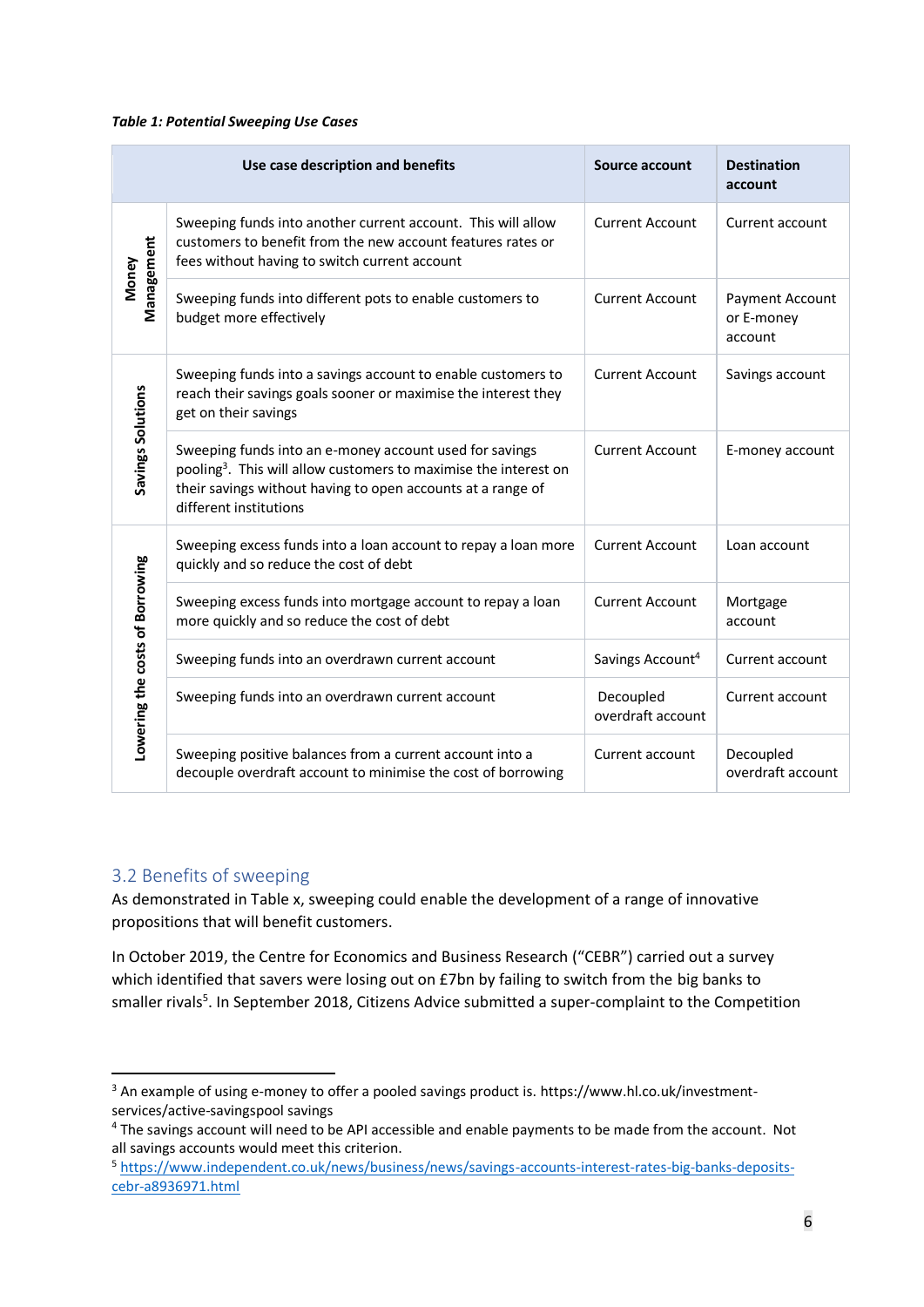and Markets Authority (CMA) about the Loyalty Penalty<sup>6</sup> and Cash Savings was one of the markets included in this complaint. Both these reports suggest that there is a need to make it easier for consumers to manage their savings balances and sweeping is one way to achieve that aim. In 2018 analysis from EY indicated that there were potential interest earnings of up to £1.3bn per annum by enabling solutions to help consumers switch to instant access savings products with better rates, sweeping is a key capability to enable this.

The FCA work on Overdrafts<sup>7</sup> found that fees paid for unarranged overdrafts were regularly 10 times as high as fees for payday loans. To address this the FCA published new rules on overdraft pricing<sup>8</sup> in June 2019. In January 2020, the FCA wrote to banks to ask them to explain how they reached their overdraft rates, and having reviewed the evidence obtained then chose not to open a formal investigation at this stage. The FCA also concluded that they expect other forms of credit to "create more competitive pressure on overdraft charges as consumers respond to the pricing changes and greater transparency"<sup>9</sup>. We believe that Sweeping is a key capability to increase the level of competition with overdrafts as it enables the overdraft to be decoupled from the current account by being offered by a different provider.

| <b>Brand</b>           | Overdraft Rate <sup>10</sup> | <b>Brand</b>    | <b>Overdraft Rate</b> |
|------------------------|------------------------------|-----------------|-----------------------|
| First Trust Bank (AIB) | 14.6%11                      | Nationwide      | 39.9%                 |
| Bank of Ireland        | 33.31%                       | <b>Natwest</b>  | 39.49%                |
| <b>Barclays</b>        | 35%                          | Santander       | 39.94%                |
| Danske Bank            | 32.74% <sup>12</sup>         | <b>Starling</b> | 15%                   |
| <b>HSBC</b>            | 39.9%                        | <b>TSB</b>      | 39.9%                 |
| Lloyds                 | 39.9%                        | Virgin          | 18.29%                |
| Monzo                  | 29%                          |                 |                       |

*Table 2: Current overdraft rates for fee free personal current accounts*

| <b>Brand</b>    | <b>Overdraft Rate</b> |
|-----------------|-----------------------|
| Nationwide      | 39.9%                 |
| <b>Natwest</b>  | 39.49%                |
| Santander       | 39.94%                |
| <b>Starling</b> | 15%                   |
| <b>TSB</b>      | 39.9%                 |
| Virgin          | 18.29%                |
|                 |                       |

## <span id="page-6-0"></span>3.3 Customer risks associated with sweeping

Whilst sweeping can bring about many benefits the risks associated with sweeping must also be considered. We have identified the following sources of potential consumer detriment:

**(i) Unauthorised Transactions:** PSRs, Reg. 76 contemplates that these transactions occur when the customer disputes the validity of the transaction and alleges that they did not agree to or were not aware of the transaction. If it was established that the transaction was unauthorised, a customer would be entitled to a refund equivalent to the amount required to put the account in the position it would have been had the transaction not taken place (this would also include any interest due to the customer).

<sup>6</sup>[https://assets.publishing.service.gov.uk/media/5c194665e5274a4685bfbafa/response\\_to\\_super\\_complaint\\_](https://assets.publishing.service.gov.uk/media/5c194665e5274a4685bfbafa/response_to_super_complaint_pdf.pdf) [pdf.pdf](https://assets.publishing.service.gov.uk/media/5c194665e5274a4685bfbafa/response_to_super_complaint_pdf.pdf)

<sup>7</sup> <https://www.fca.org.uk/publications/policy-statements/ps19-25-overdraft-pricing-remedies-competition>

<sup>8</sup> https://www.fca.org.uk/publications/policy-statements/ps19-16-high-credit-review-overdrafts

<sup>9</sup> [https://www.fca.org.uk/news/statements/fca-gives-update-banks-overdraft-pricing-decisions-and-plans](https://www.fca.org.uk/news/statements/fca-gives-update-banks-overdraft-pricing-decisions-and-plans-support-consumers)[support-consumers](https://www.fca.org.uk/news/statements/fca-gives-update-banks-overdraft-pricing-decisions-and-plans-support-consumers)

<sup>&</sup>lt;sup>10</sup> Representative overdraft rate taken from company websites, October 2020

 $11$  Rate from  $16<sup>th</sup>$  Nov 2020

<sup>12</sup> Rate from 1 Jan 2021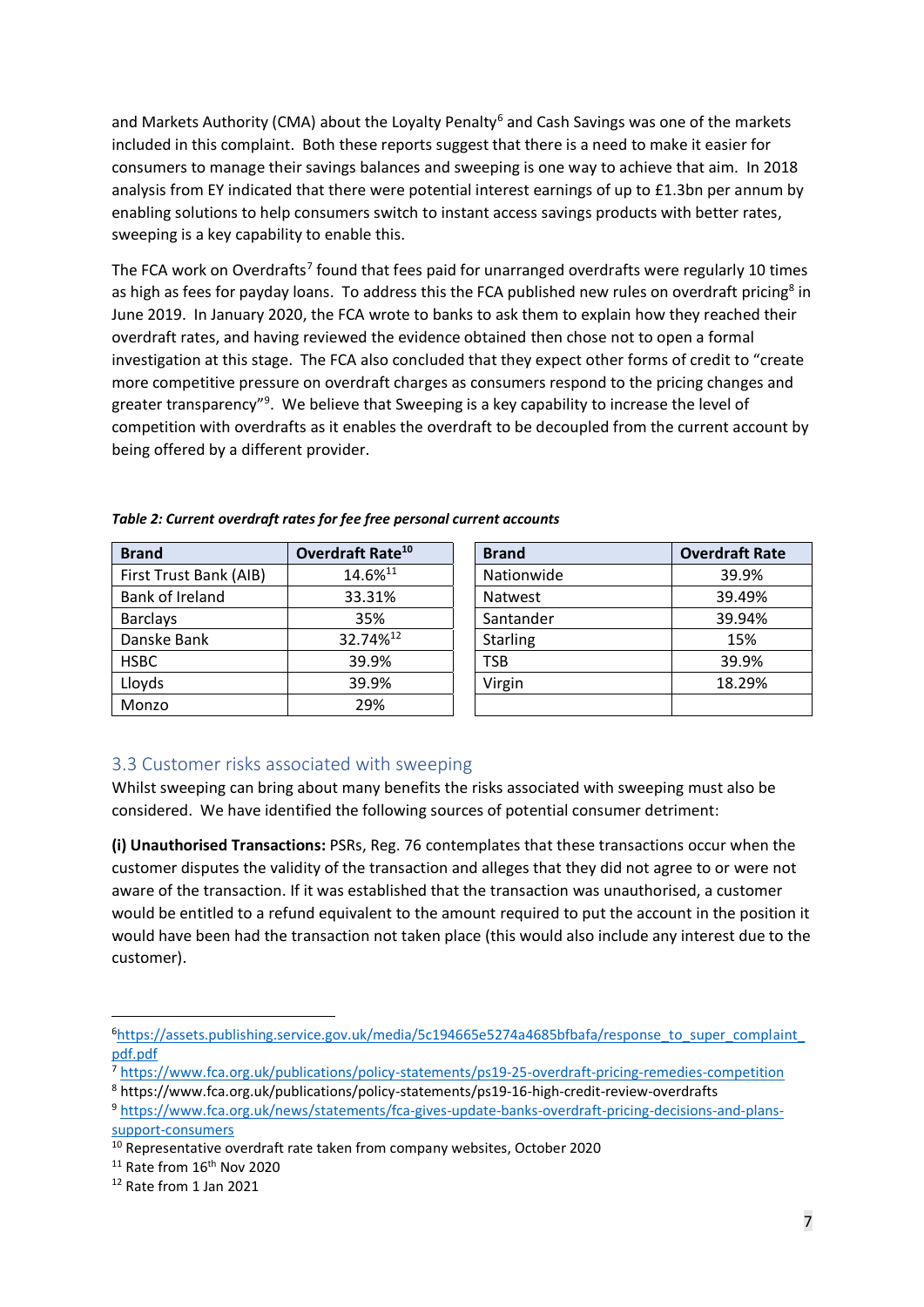**(ii) Defective Transactions**: PSRs, Reg. 93 contemplates that these transactions occur when the customer agreed to the transaction via a PISP but there was an error in the way the payment was made for example, payment was made late or was not made at all. If it is established that the transaction is defective, the customer would be entitled to a refund which may include any charges an/ interest fees incurred by the customer as a result of the defective transaction. (PSRs, Reg. 94)

**(iii) Incorrect transaction amount**. The SSP (when acting as an AISP) may make an error in the calculation of the sweeping transaction, providing an analysis which is incorrect resulting in the movement of an inappropriate amount of money. If this results in the customer suffering a detriment <sup>13</sup>, for example, a financial loss attributable to the service, the customer can complain to the AISP in the first instance and subsequently escalate any issues to the Financial Ombudsman Service (See Chapter 11 – Complaint Handling)).

#### *Consultation Questions:*

- **1.** *To what extent do you agree with the proposed definition of sweeping? Please give reasons for your answer.*
- **2.** *Are there additional benefits or risks associated with sweeping that you would like to highlight?*

<sup>&</sup>lt;sup>13</sup> The FCA Approach Document, paragraph 8.215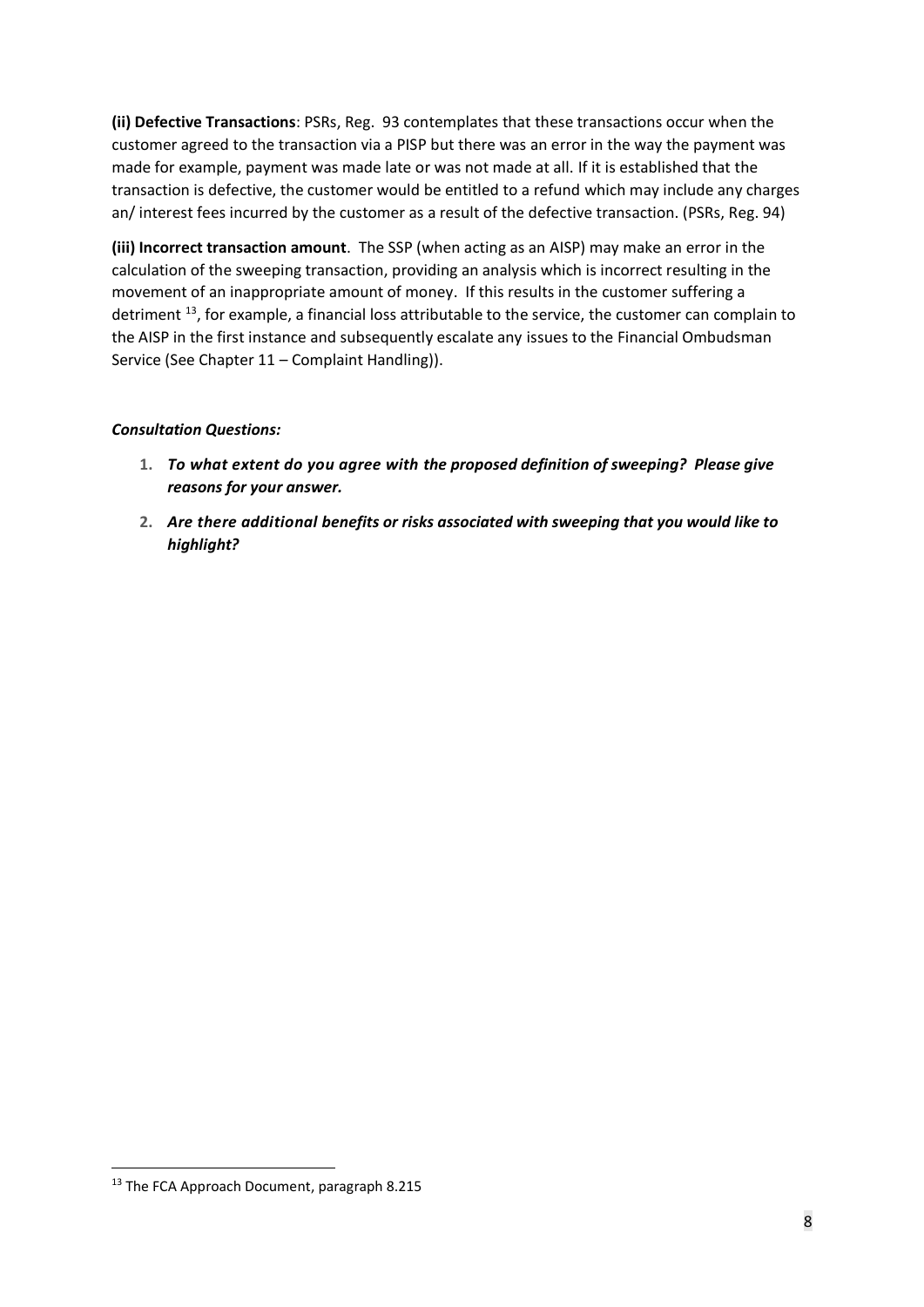# <span id="page-8-0"></span>4. Evaluation of payment methods

## <span id="page-8-1"></span>4.1 Evaluation Approach

In order to offer sweeping, an SSP has to carry out two distinct tasks:

- 1. Access the customer's payment account information in order to assess whether it is in their interests to move funds; and
- 2. Initiate a payment to enable the transfer of funds from the payment account to the destination account.

Task 1 can be completed using open banking AIS services to assess the customer's account information in order to formulate a decision on whether funds need to be moved. We expect SSPs to develop proprietary solutions for the calculation of the funds to be transferred. Therefore, we need to evaluate what payment method is able to support Task 2.

Several different payment methods could be used to execute sweeping services such as Direct Debits, card-based continuous payment authority, PISP initiated open banking Single Immediate Payments("SIPs") and Variable Recurring Payments (VRPs).

We have evaluated the suitability of the different payment methods against the following criteria:

| <b>Criteria</b>         | <b>Description</b>                                                                      |  |  |
|-------------------------|-----------------------------------------------------------------------------------------|--|--|
| <b>No Unnecessary</b>   | Does the payment method provide unnecessary obstacles that will undermine the           |  |  |
| <b>Obstacles</b>        | viability of the proposition? Obstacles could occur when the sweeping service is set up |  |  |
|                         | or during the ongoing execution of the service. Obstacles could be anything that        |  |  |
|                         | prevents an SSP from developing a compelling proposition to easily and automatically    |  |  |
|                         | sweep funds between a PSU's accounts.                                                   |  |  |
| <b>Transparency and</b> | Does the payment method impact the ability of the SSP to provide the customer with      |  |  |
| Control                 | transparency of the payments or the capability to control the sweeping service?         |  |  |
| Immediacy of            | Is there any delay between the instruction to make a payment and the payment being      |  |  |
| <b>Transaction</b>      | sent (debited from the sending account)?                                                |  |  |
|                         | Is there any delay between the payment being sent and the payment being received (ie    |  |  |
|                         | funds credited to the customer's destination account)?                                  |  |  |
| Cost to the SSP         | Do the costs to the SSP of the different payment methods impact the ability of the SSP  |  |  |
|                         | to be able to offer a viable service to consumers?                                      |  |  |

#### *Table 3: Assessment Criteria*

Each payment method will be assessed against these criteria and rated as per table 4 to enable a comparison to be made:

#### *Table 4: Key for criteria assessment*

| Assessment                                                  | <b>Rating</b> |
|-------------------------------------------------------------|---------------|
| Strongly supports the evaluation criteria                   |               |
| Supports the evaluation criteria                            |               |
| Neither supports not subtracts from the evaluation criteria |               |
| Detracts from the evaluation criteria                       | ×             |
| Strongly detracts from the assessment criteria              | хx            |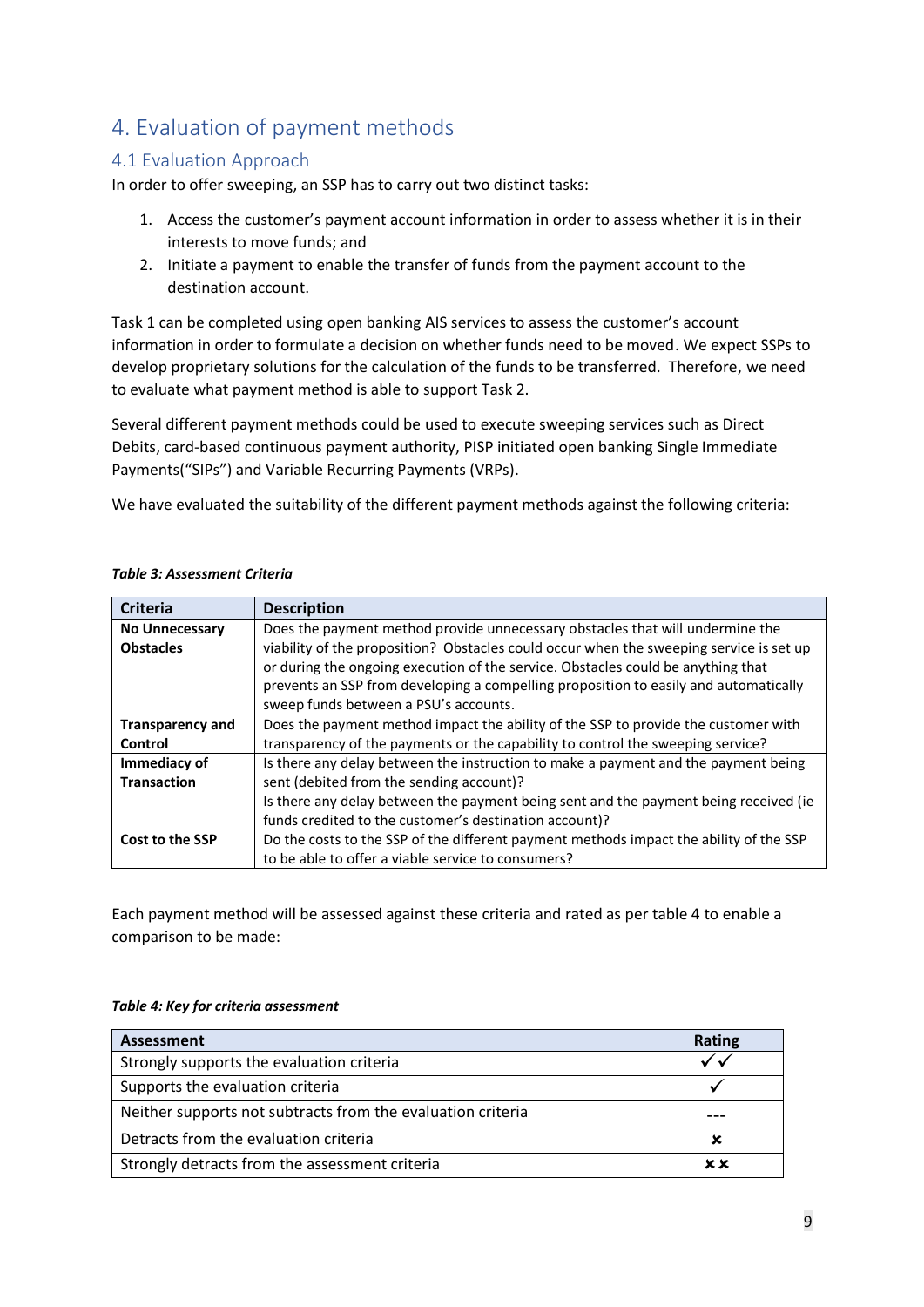## <span id="page-9-0"></span>4.2 Evaluation of Direct Debits

#### 4.2.1 Definition:

A Direct Debit ("DD") is an instruction from a payer to their ASPSP. It authorises an organisation to collect various amounts from the payer's account. The organisation has to provide notice to the customer of the amounts and dates of collection.<sup>14</sup>

#### 4.2.2 No Unnecessary Obstacles:

Once set up Direct Debits can provide a low friction method for the transfer of funds. The customer needs to be informed of the transaction but can be passive and does not have to take action for the transfer to take place, so from an ongoing execution perspective Direct Debits do not appear to offer any unnecessary obstacles.

Similarly, there are numerous organisations that offer BACS services, both banks and specialist service providers so it is unlikely that an SSP would face unnecessary obstacles in finding a Direct Debit service provider<sup>15</sup>. However, Direct Debit is designed for payments into an organisation's bank account, whereas sweeping is moving money between a customer's own accounts. Therefore, to utilise Direct Debit for sweeping the SSP would have to use Direct Debit to collect the funds into the SSP's own account and then a separate transaction to send the funds back to the customers' destination account. We believe that this is a material obstacle to using Direct Debits for sweeping as funds are moving from the customer to the service provider and back to the customer rather than moving directly between the customer's own accounts. This additional step adds unnecessary risk and delay.

#### 4.2.3 Transparency and Control:

The obligation that customers are notified of the amount and date when the funds are to be collected provides an additional protection as it ensures this is part of the SSP's proposition. DDs can also be cancelled at the ASPSP or at the DD PSP so this also provides the customer with an additional level of control.

#### 4.2.4 Immediacy of Transaction:

Direct Debits use the BACS system which operates on a 3 working day cycle. In this system a payment request is made on Working Day 1, and the funds are debited and credited on Working Day 3. This means that any sweeping instruction would have to be made 3 days before the funds are transferred, and even longer if the working days straddle a weekend or a bank holiday. We believe that this delay significantly undermines the ability of a SSP to develop appropriate propositions as the SSP would have to accurately forecast a customer's spending habits and any variance from that forecast could result in customer detriment (lost interest, higher cost of borrowing, or declined transactions). The delay may also make it difficult for a customer to understand their financial position as there could be ring-fenced funds within the source account depending on the time in the BACS cycle. As described in the 'No Unnecessary Obstacles' section above, Direct Debits are paid into the SSP's account and then the SSP would have to initiate an additional transaction to the consumer's destination account, this will add further delay before the funds are received. BACS payments are received in bulk so the SSP is likely to need to carry out some reconciliation

<sup>14</sup> <https://www.directdebit.co.uk/DirectDebitExplained/Pages/WhatIsDirectDebit.aspx>

<sup>&</sup>lt;sup>15</sup> There are 68 accredited BACS Facilities Management providers, and 27 BACS participants in October 2020 all of whom could provide Direct Debit Services to their customers.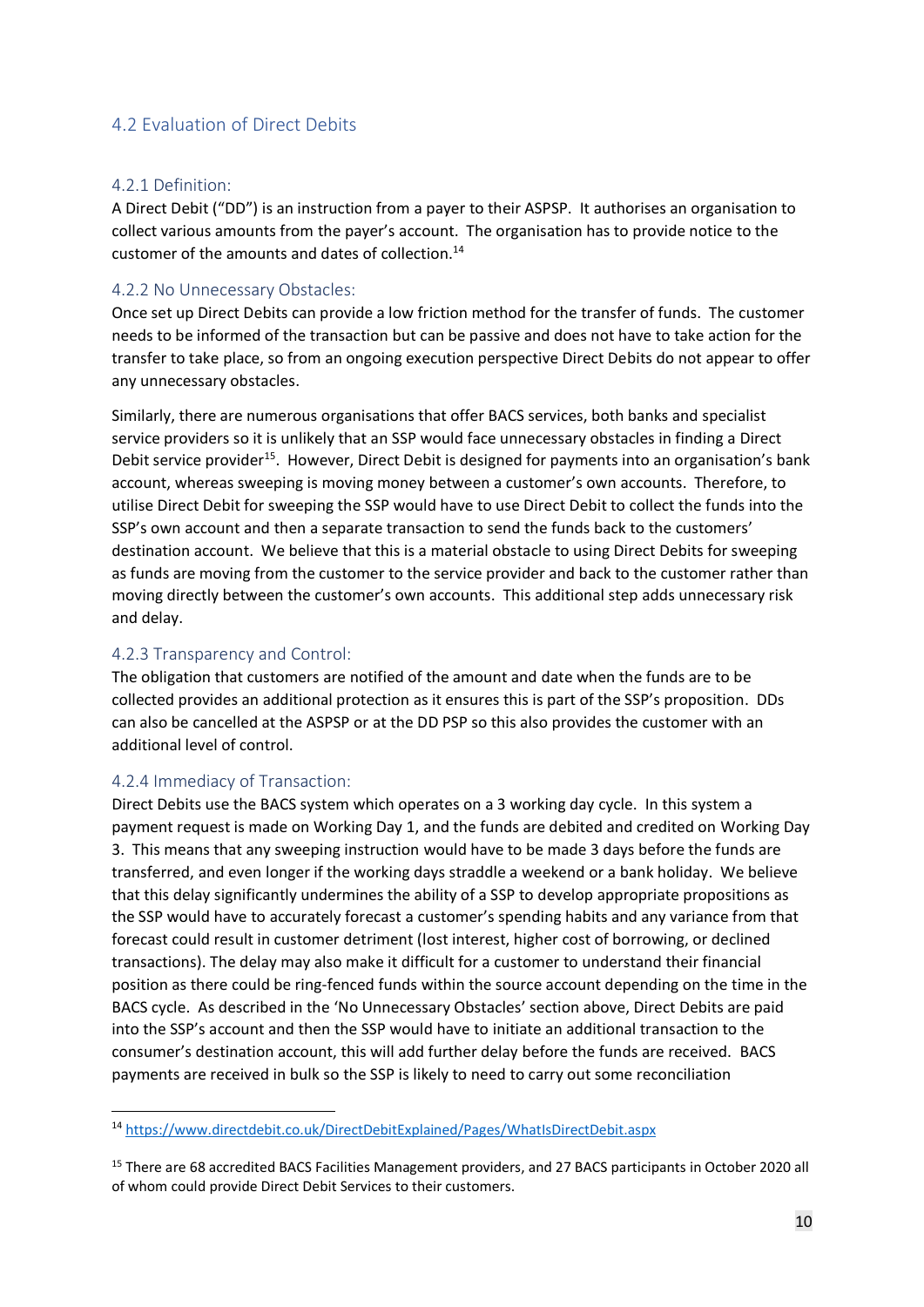calculations before initiating the transfer of funds into the customer's account, potentially adding further delay.

#### 4.2.5 Cost to the SSP:

In order to assess the costs to the Sweeping Service Provider it is important to breakdown the transaction flow. (See Figure 1).





In this example the customer wishes to sweep funds from Bank A to Bank C. We have assumed that the proposition from the DD service provider results in the DD being deposited directly into the SSP's bank account, rather than an additional step where funds are transferred to the DD PSP's account before being transferred to the SSP's account. The transaction process flow is outlined below:

- The SSP contracts with a DD PSP to be able to offer a Direct Debit service
- Customer sets up the service with the SSP, including setting up a DD mandate
- The SSP alerts the customer to sweeping transaction
- Funds moved from Bank A (consumer's account) to Bank B (SSP's account) on Working Day 3
- On receipt of funds and after reconciliation calculations the SSP sends funds to Bank C (consumer's account), via Faster Payments

The cost to the SSP for funds transfer consists of:

- a. Service cost of DD PSP
- b. Cost of receiving the BACS deposit. (As SSP is a corporate customer they are likely to be charged for receiving funds).
- c. Cost of sending funds via Faster Payments. (As SSP is a corporate customer they are likely to be charged for sending funds).

The service cost of the DD PSP will vary and will be dependent on volume; some providers offer a monthly fee with a fixed cost per direct debit of 20p. Other providers offer no monthly fee but a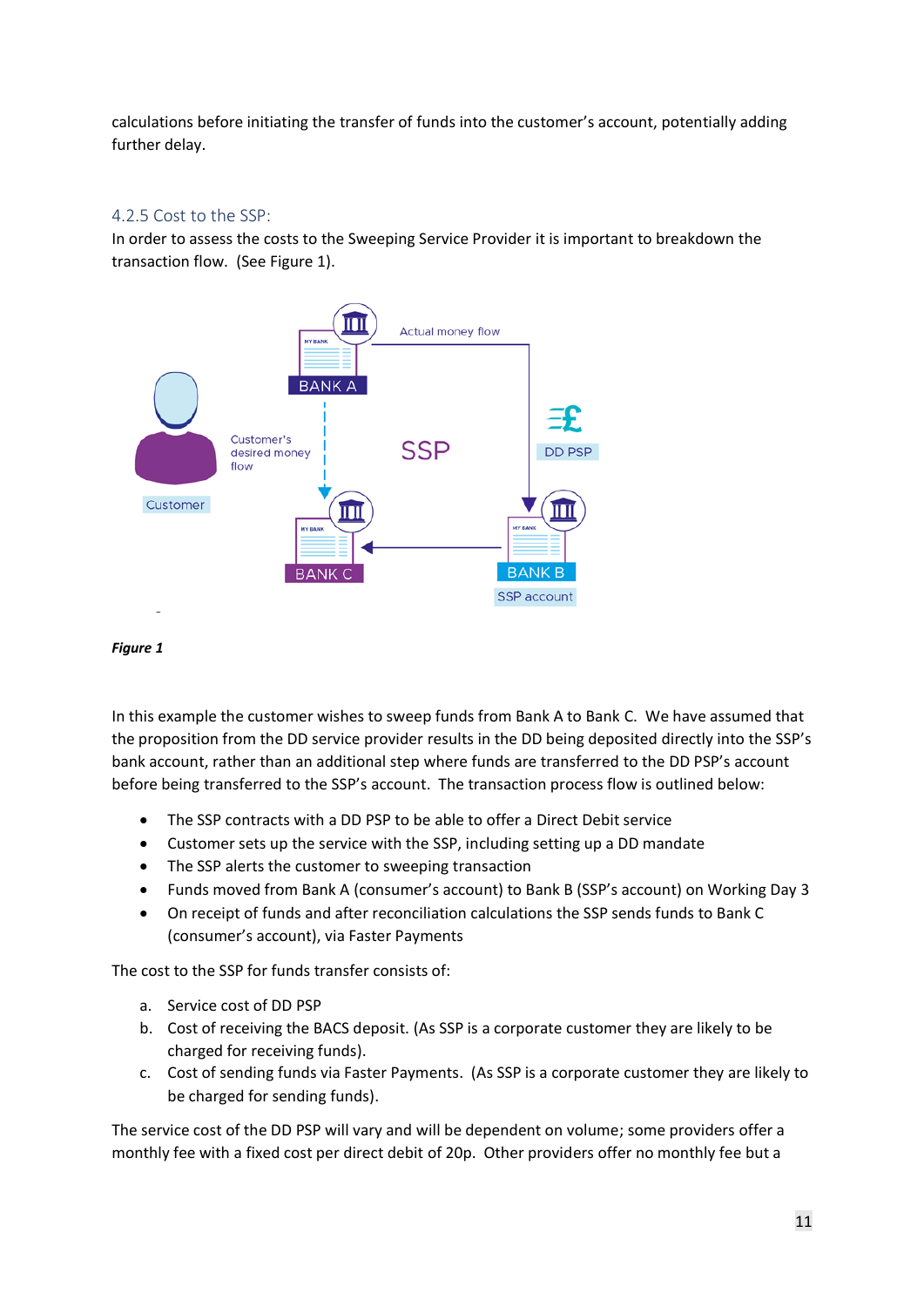variable cost of 1% of the transaction (minimum 20p).<sup>16</sup> Larger users of Direct Debits (e.g. utility companies) will have much lower costs, potentially less than a penny per transaction, and are a result of agreement between the corporate bank customer and its provider.

If SSPs were charged rates of 1% for a Direct Debit it would be difficult to offer a commercially viable sweeping proposition:

- If a decoupled overdraft facility offered a customer a saving of 15% on overdraft rates it would have to be used for 27 days per month, for the benefit to outweigh the cost of moving funds
- If a linked savings product offered an additional interest of 2% funds, it would take c. 6 months before the additional interest earned outweighed the cost of moving funds

## 4.2.6 Rating

Based on the analysis above we have given the following ratings for Direct Debits as a payment mechanism to support sweeping:

#### *Table 5: Evaluation of Direct Debits to support sweeping propositions*

|              | Unnecessary      | Transparency | Immediacy of | Cost to the |
|--------------|------------------|--------------|--------------|-------------|
|              | <b>Obstacles</b> | & Control    | transaction  | <b>SSP</b>  |
| Direct debit |                  |              | хx           | x           |
| assessment   |                  |              |              |             |

<sup>16</sup> <https://www.merchantsavvy.co.uk/direct-debit-recurring-payments/>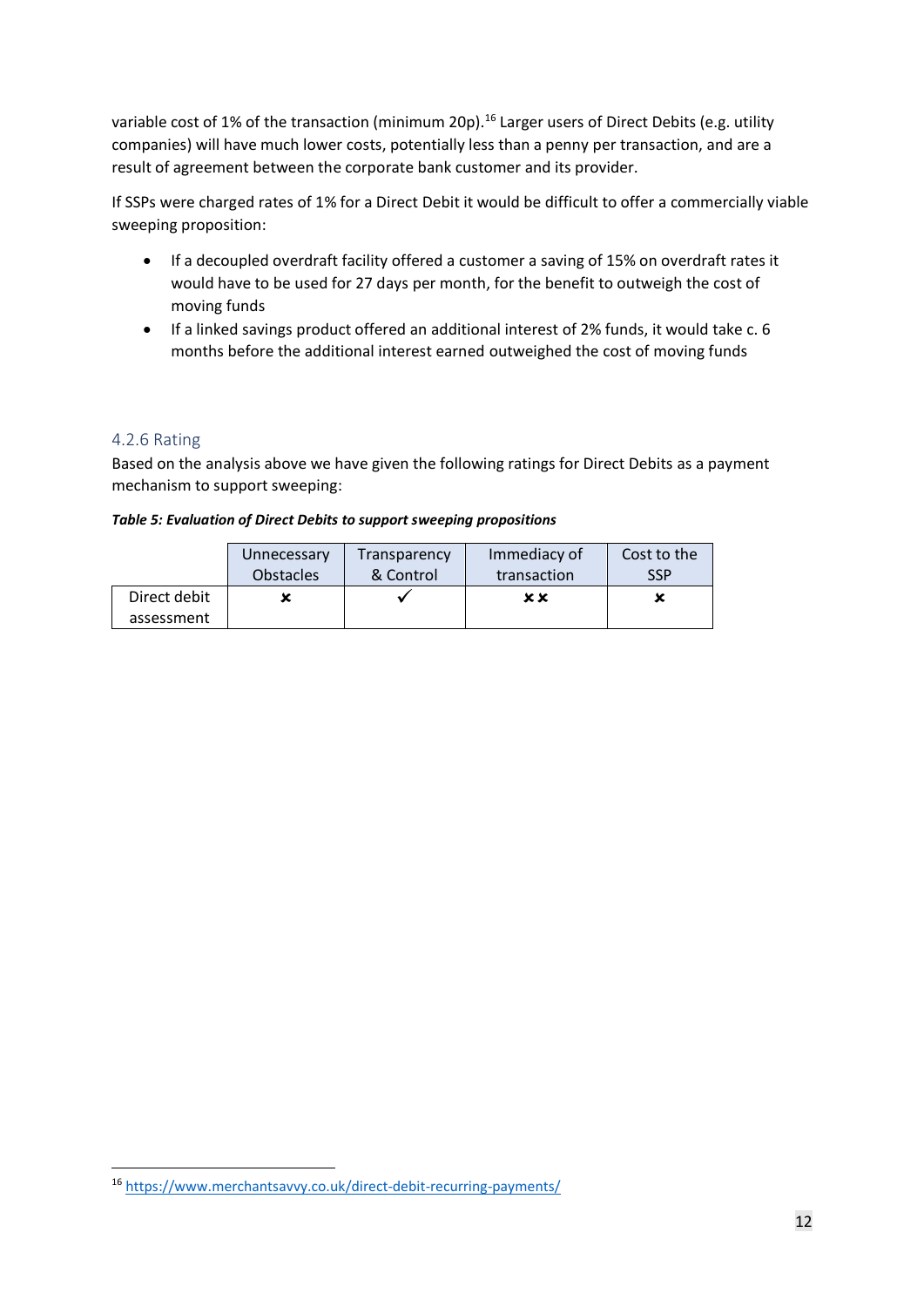## <span id="page-12-0"></span>4.3 Evaluation of Continuous Payment Authority on debit cards

#### 4.3.1 Definition:

A continuous payment authority (CPA) is a type of recurring payment where a customer gives permission for a company (known in the card payments community as a "merchant") to take money from their account on the recurring basis using the customer's payment card details. The merchant does not need to give any notice of the amount or date of the transaction, provided that it is in line with the agreement concluded with the customer. The CPA mandate is held by the company who can initiate a transaction at their discretion. The company may inform the customer before a transaction is initiated but this is not common practice.

#### 4.3.2 No Unnecessary Obstacles:

Once set up, a CPA provides a low friction method for the transfer of funds. The customer does not need to take any action for the transfer to take place, so from an ongoing execution perspective CPAs do not appear to offer any unnecessary obstacles. There are over 150 organisations that offer card acquiring services<sup>17</sup> so it is unlikely that an SSP would face unnecessary obstacles in finding a merchant acquirer. However, CPAs are designed for payments into an merchant's bank account, whereas sweeping is moving money between a customer's own accounts. Therefore, to utilise CPAs for sweeping the SSP would have to use CPA to collect the funds into their own account and then undertake a separate transaction to send the funds back to the customer's destination account. This means that there is a material obstacle to the use of CPAs for sweeping as funds are moving from the customer to the service provider and back to the customer rather than moving direct between the customer's own accounts thereby adding risk for the customer and potential delay.

#### 4.3.3 Transparency and Control:

CPAs as a mechanism for recurring payments offer customers limited levels of control or transparency. They offer merchants a convenient way to set up recurring transactions but the customer cannot see what recurring payment authorities they have set up, as the mandate is held by the merchant. Whilst customers have a legal right to cancel any CPAs at their ASPSP, as contemplated by PSRs, Reg. 67(3) this is in practice difficult as customer may not necessarily know what CPAs they have set up. Despite the limited levels of control and transparency offered by CPA's nothing in their design will stop the SSP from developing a proposition that provides appropriate levels of transparency and control for its customers.

#### 4.3.4 Immediacy of Transaction:

Card payments are designed to provide merchants quickly and conveniently with high levels of certainty of payment. When initiating a transaction, an authorisation request is sent to the issuing bank and a response provided, typically in less than a second. A merchant will, as a result, know in almost real time whether a payment has been authorised or not, enabling them to give the goods or services to their customer with confidence. However, the merchant does not receive the funds immediately. Typically, merchant acquirers settle with the card schemes every working day (transactions that take place before a cut off time will settle the same day, transactions after the cut off time will settle on the next working day). The merchant acquirer would usually only be in a position to instruct funds to be sent to the merchant after funds had been received and reconciled,

<sup>&</sup>lt;sup>17</sup> The Payment Services Regulator state in "Market review into the supply of card-acquiring services – Interim report" that in 2018 there were over 100 acquirers and over 50 payment facilitators providing card acquiring services to UK merchants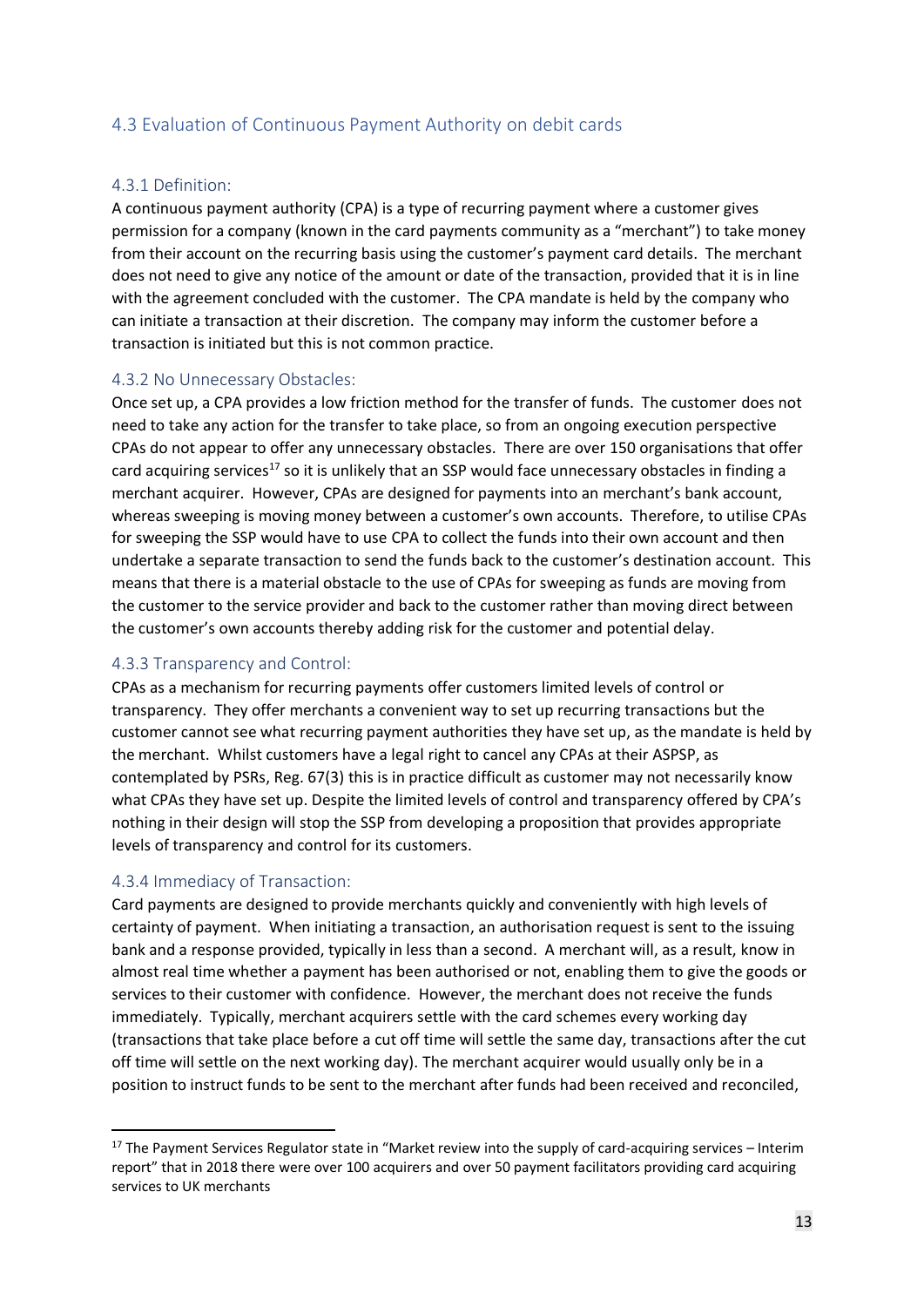typically the day after receipt at best. These funds may be sent by Faster Payments or BACS, and if BACS were used this would add further delay in settlement as BACS operates on a three working day cycle. Depending on the nature of the contract between the merchant acquirer and the SSP there may be further delays to settlement. Many acquirers operate delayed settlement and hold onto some or all of the funds for a period of time. This can be to address risk of chargebacks or to provided operating efficiencies, e.g. consolidating settlements to weekly settlement. Typically, larger merchants are in a stronger negotiating position and receive more favourable terms than smaller merchants.

When considering sweeping, the source account will be debited almost immediately on receipt of the payment instruction but the SSP would receive funds at best the next day but probably several days later. This mismatch in the debiting of funds to the customer's source account and the receipt of the funds at the SSP could cause customer confusion if they see funds being removed from one account but not credited to the destination account. To address this concern the SSP could choose to fund the destination account immediately as they have certainty over the payment, however, this would increase costs to the SSP. Given the timing of the settlement of CPA transactions we do not believe CPAs meet the 'Immediacy of Transaction' criteria.

#### 4.3.5 Cost to the SSP:

In order to assess the costs to the Sweeping Service Provider it is important to breakdown the transaction flow. (See Figure 2).



#### *Figure 2.*

In this example the customer wishes to sweep funds from Bank A to Bank C, and the transaction process flow is outlined below:

- The SSP contracts with a merchant acquirer to enable them to accept card payments
- Customer sets up the service with the SSP, including providing them with card details and authorising a CPA
- SSP instructs the merchant acquirer to request funds from Bank A to enable the sweep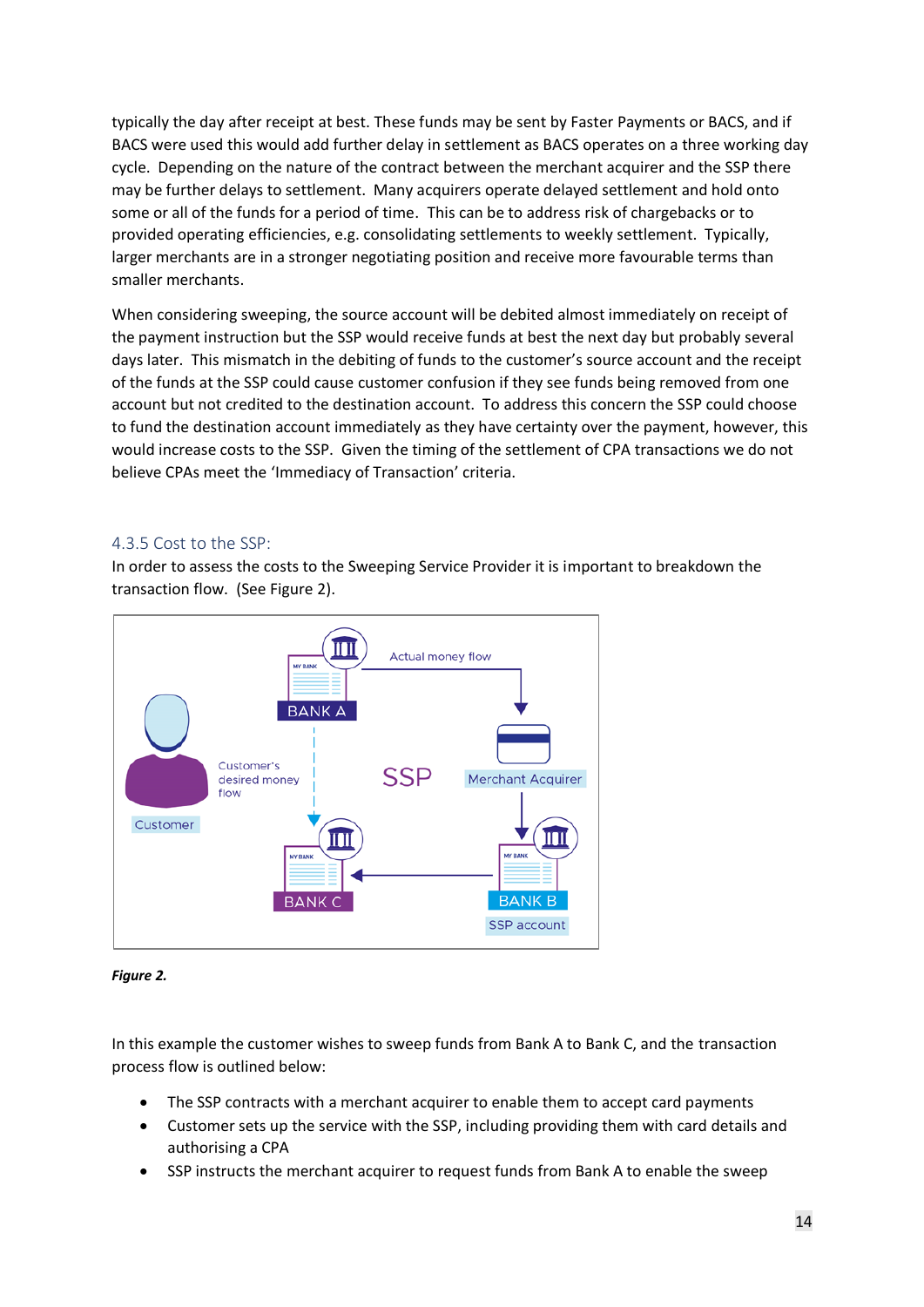- Merchant acquirer sends an authorisation request to Bank A
- Bank A responds and confirms payment
- Merchant acquirer settles with card schemes
- Merchant acquirer sends funds to SSP (at account held at Bank B), timescale determined by their contract
- SSP sends funds to Bank C, via Faster Payments.

The cost to the SSP for funds transfer consists of:

- a. Merchant Service Charge (MSC) from the merchant acquirer. The Payment Services Regulator, in their market review of card-acquiring services<sup>18</sup> stated that MSC has three core components; interchange which is paid to the card issuer, scheme fees which are paid to the card scheme (e.g Visa or Mastercard) and acquirer net revenue which is the funds retained from the MSC to cover costs and margin; and
- b. Bank charges for receiving the payment from the merchant acquirer (As an SSP is a corporate customer they may be charged for receiving funds); and
- c. Bank charges for sending funds via Faster Payments. (As an SSP is a corporate customer they are likely to be charged for sending funds).

The MSC varies significantly. The PSR stated that the smallest merchants pay on average approximately 1.75% of transaction value, whereas larger merchants, who are processing more than £50m per year in card transactions pay on average approximately 0.4% of transaction value.

Based on this pricing structure, card payments are likely to cost an SSP more than DD payments and so for many use cases will hinder the development of economically viable sweeping propositions. (See decoupled overdraft example in section 4.2.5).

If SSPs were charged rates of 1% for a Direct Debit it would be difficult to offer a commercially viable sweeping proposition:

- If a decoupled overdraft facility offered a customer a saving of 15% on overdraft rates it would 46 days, i.e. c.1.5 months, before the interest savings outweighed the cost of moving funds.
- If a linked savings product offered an additional interest of 2% funds, it would take c. 6 months before the additional interest earned outweighed the cost of moving funds

#### 4.3.6 Rating

Based on the analysis above we have given the following ratings for CPAs as a payment mechanism to support sweeping:

#### *Table 6: Evaluation of CPAs for Sweeping*

|                          | Unnecessary      | Transparency | Immediacy of | Cost to the |
|--------------------------|------------------|--------------|--------------|-------------|
|                          | <b>Obstacles</b> | & Control    | transaction  | SSP         |
| <b>CPA</b><br>assessment |                  | ---          |              | ×х          |

<sup>18</sup> <https://www.psr.org.uk/psr-focus/market-reviews/card-acquiring-services-market-review>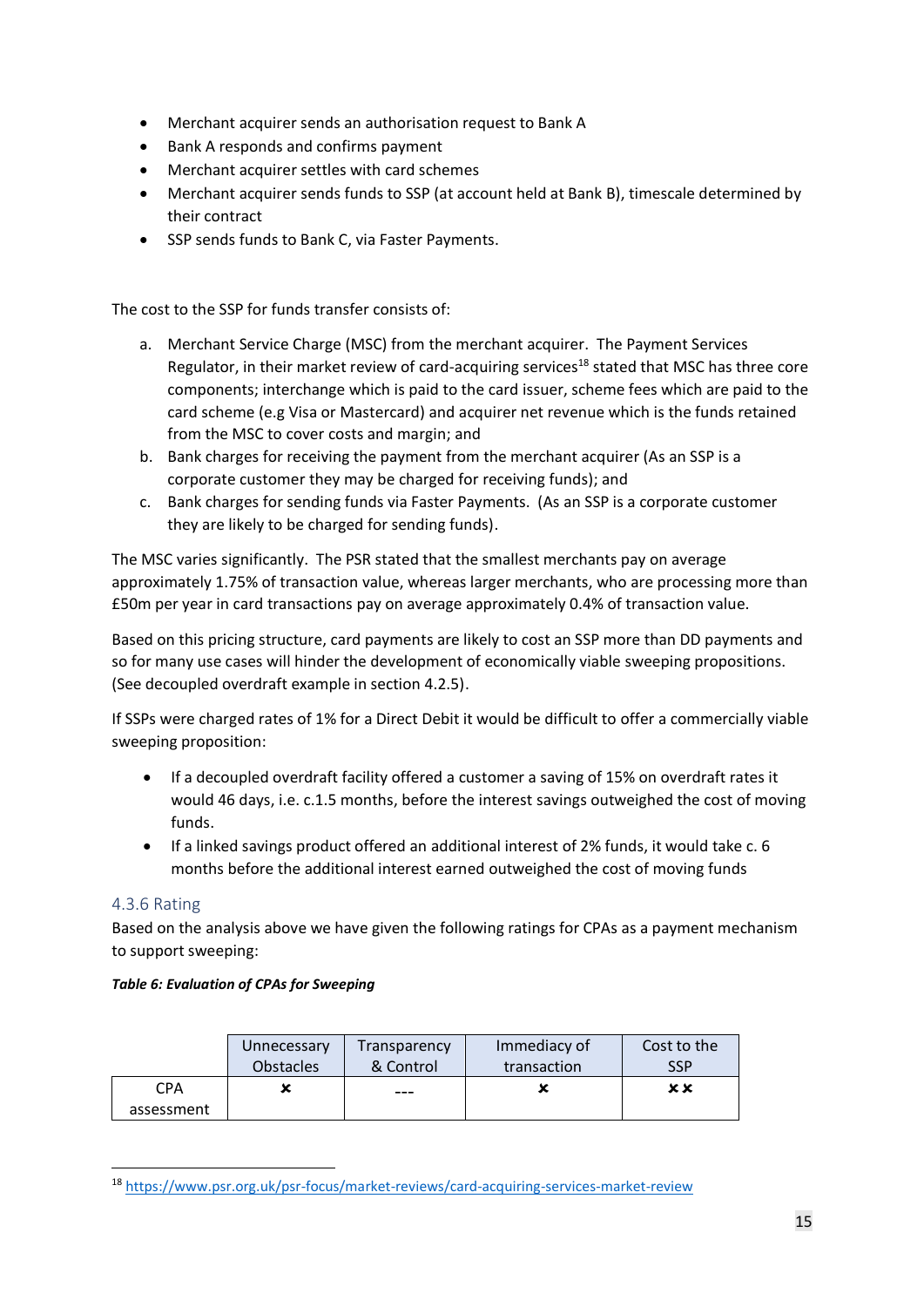## <span id="page-15-0"></span>4.4 Evaluation of Open Banking Single Immediate Payments ("SIP")

#### 4.4.1 Definition:

An open banking SIP is defined as a payment order, which is submitted by the PISP, with the PSU's explicit consent to their ASPSP. Once the ASPSP has authenticated the PSU, and the payment order is initiated by the PISP, it will be executed by the ASPSP, usually via the Faster Payments network. SIPs cannot be revoked by the PSU once the payment order has been initiated and accordingly are commonly referred to as "fire and forget" payments.

#### 4.4.2 No Unnecessary Obstacles:

The ASPSP needs to authenticate the PSU for every single transaction the consequence of which is the customer has to be present in the transaction flow for every single payment initiation request. Payments cannot be sent automatically by the PISP without specific intervention from the customer. This is an unnecessary obstacle to the delivery of effective sweeping propositions as a core purpose of sweeping is to provide a way for customers to enable the automatic movement of funds. We are not aware of any sweeping proposition that requires each payment to be initiated by the customer. Sweeping is sometimes offered by banks to a bank's corporate customers, enabling balances to be swept between different accounts held by the same bank, usually each night, to enable the corporate to more effectively manage the cash balances across different legal entities with the same beneficial owner. The solutions do not request each transaction to be authenticated so it seems unreasonable to expect that to happen for retail sweeping services between different banks.

#### 4.4.3 Transparency and Control:

The Open Banking consent model provides transparency to the customer for each payment order initiated on their behalf. This is firstly supported at the consent step by the PISP, who will provide the customer with all the relevant payment order criteria to ensure the customer is fully aware of the parameters of the payment. Once the customer has given their explicit consent to the PISP, they will be taken to the domain of their ASPSP, where they will be shown the amount and payee as part the authentication process. Finally, once authentication is complete, they will be taken to the domain of the PISP, where the PISP will confirm the payment has been initiated and display the payment order details. Providing the payment information at each interval of the customer journey ensures the customer is kept informed through every step of the PISP journey.

#### 4.4.4 Immediacy of Transaction:

Open banking SIPs usually operate on the Faster Payments system and so offer customers near real time payments. The source account is debited immediately on instruction and the funds received in the destination account usually a few seconds later. Funds have to be received within 2 hours, but that length of delay is unusual. An open banking SIP is sent directly to the recipient's account; there is no intermediary account adding delay and risk to the transfer. By leveraging the Faster Payments network, open banking SIPs meet the objective of Immediacy of Transactions.

#### 4.4.5 Cost to the SSP:

In order to assess the costs to the Sweeping Service Provider it is important to breakdown the transaction flow. (See Figure 3).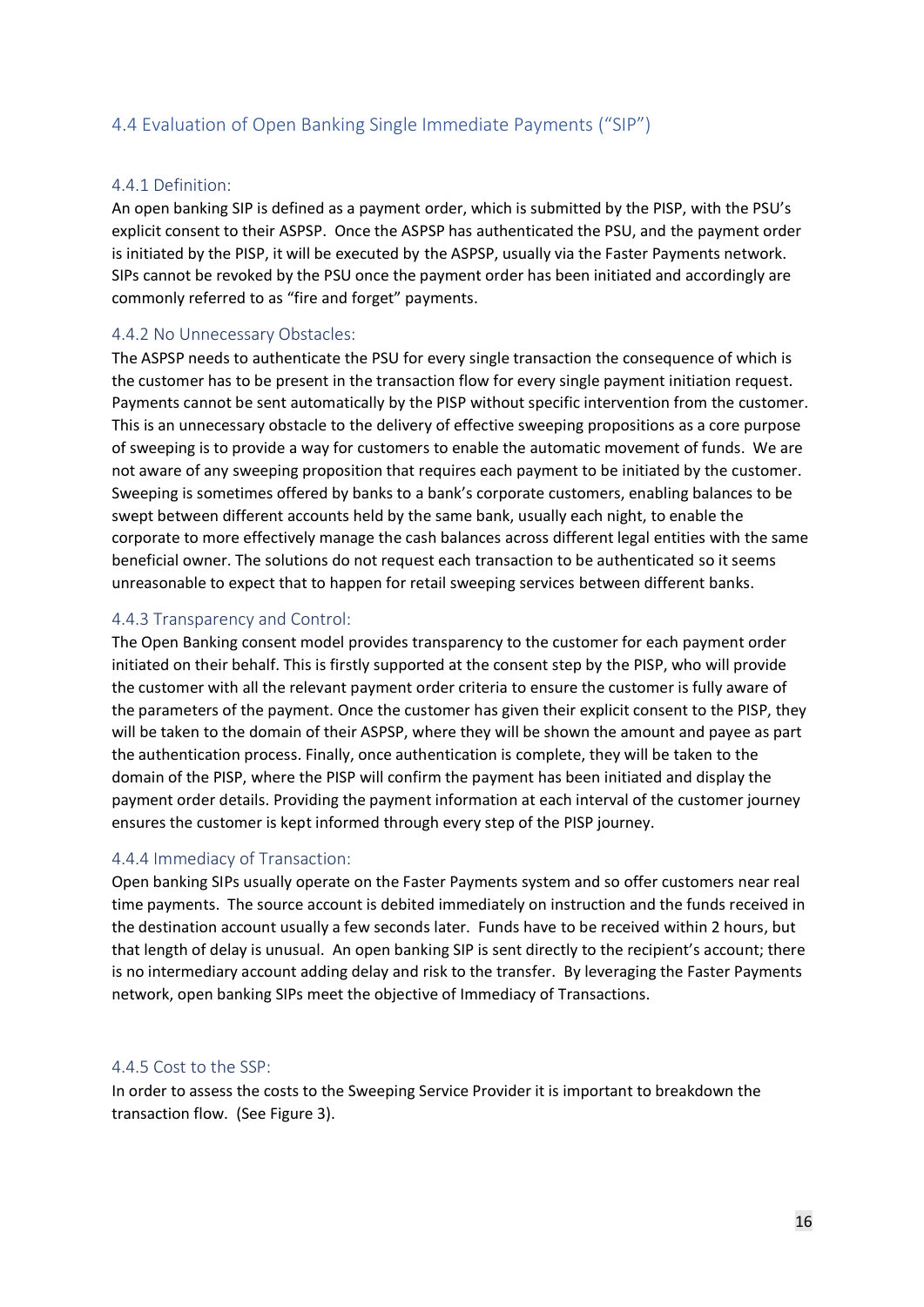



The transaction flow for open banking SIPs is much simpler than other funding instruments as there is no intermediary account.

In this example the customer wishes to sweep funds from Bank A to Bank C, and the transaction process flow is outlined below:

- Customer sets up the service with the SSP, which enables the SSP to access and assess their account information
- In order to make a payment, the SSP will notify the customer of all the relevant payment order criteria and obtain their explicit consent for that payment. They will then redirect to the domain of their ASPSP for authentication. Upon successful, authentication, the PISP would be able to initiate the payment order to sweep the funds.
- Bank A sends funds to Bank C, via Faster Payments.

There are no costs to the SSP for the funds transfer. SSP costs will only be driven by the provision of the other elements of the sweeping service such as determining when to initiate the sweep and for how much, developing the customer interface and any other operating costs. If the SSP were to offer a savings product, they would have to bear the costs of funds being deposited into that account, but we consider that to be part of the savings proposition rather than the sweeping proposition.

#### 4.4.6 Rating

Based on the analysis above we have given following ratings for open banking SIPs as a payment mechanism to support sweeping.

|                | Unnecessary      | Transparency | Immediacy of | Cost to the |
|----------------|------------------|--------------|--------------|-------------|
|                | <b>Obstacles</b> | & Control    | transaction  | <b>SSP</b>  |
| Open Banking   | хx               | ✓✓           | ✓✓           | ✓✓          |
| SIP assessment |                  |              |              |             |

#### *Table 7: Evaluation of open banking SIPs for Sweeping*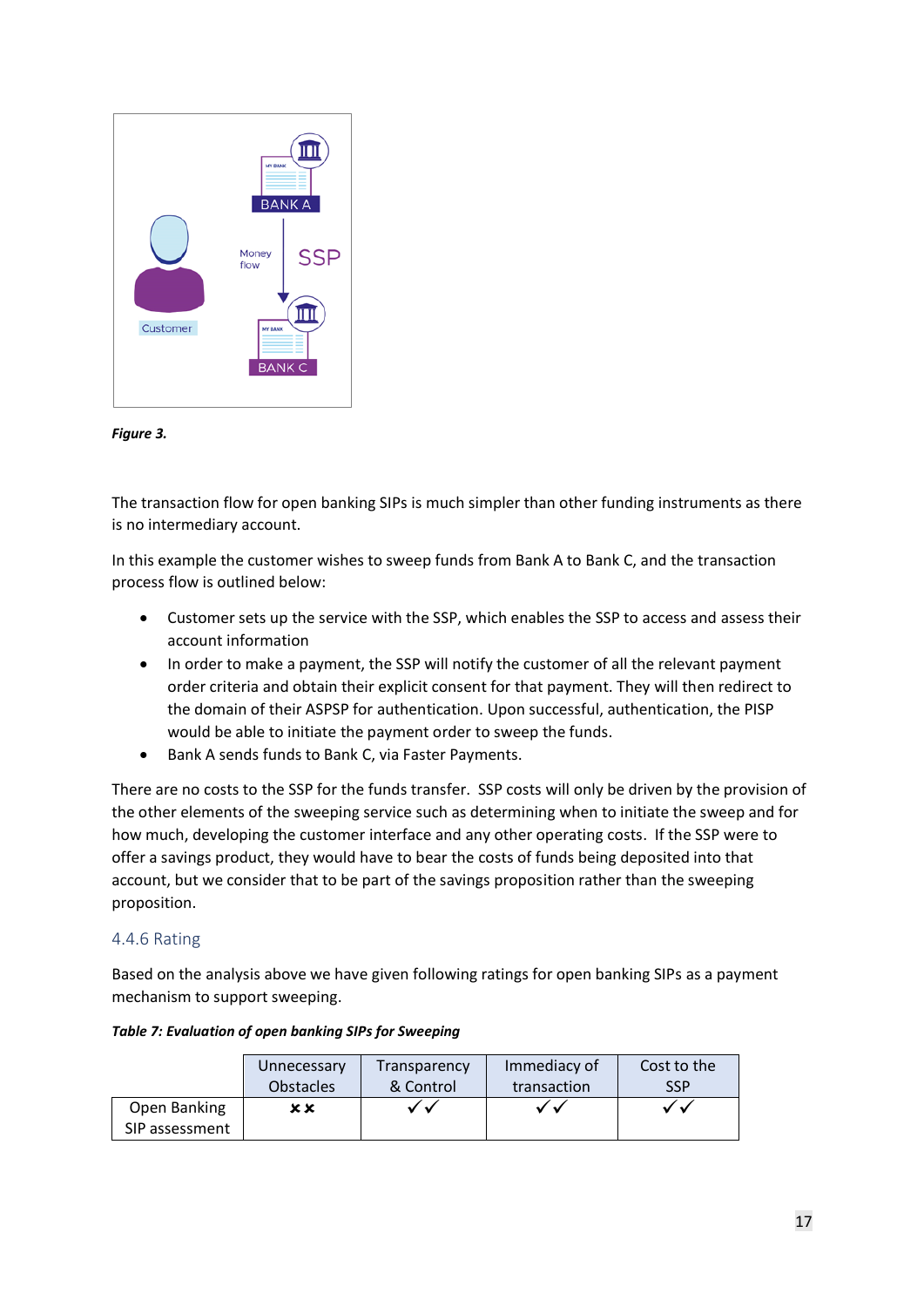## <span id="page-17-0"></span>4.5 Evaluation of Variable Recurring Payments

#### 4.5.1 Definition:

VRPs are defined as a series of payments initiated by a PISP using a long-held consent ("VRP Consent"), where:

- a. the VRP Consent must be authorised by the Payment Service User ("PSU") via Strong Customer Authentication ("SCA") at their ASPSP ("VRP Consent Setup"), however each individual payment instructed ("VRP Payment") using the VRP Consent does not require SCA of the PSU by the ASPSP
- b. the timing or amount of each payment need not be fixed during the VRP Consent Setup but is instead subject to the constraints of certain parameters ("VRP Consent Parameter(s)"), agreed between the PISP and the PSU, which are enforced by the ASPSP; and
- c. the VRP Consent Parameter(s) are included within the VRP Consent and are therefore subject to SCA of the PSU by the ASPSP as part of the VRP Consent Setup.

We would propose that, if the CMA9 were to be required to implement VRPs for Sweeping, there would be an additional requirement for the access dashboard to be enhanced so that customers are able to 'view' and 'revoke' VRP permissions. Additionally, we would recommend that SSPs using VRPs implement an enhanced consent dashboard that includes the capability for customers to view and revoke VRP Consents.

#### 4.5.2 No Unnecessary Obstacles:

Once a VRP Consent Set Up has been successfully completed, subsequent payments can be initiated automatically by the SSP, within the VRP Consent Parameters, enabling an SSP to develop a sweeping proposition with limited friction for the consumer.

There are currently [147] registered PISPs and so there are likely to be many options for an SSP to enable their customers to initiate VRP transactions and we would expect an SSP to hold all the regulatory permissions to act as a PISP. It may be deemed appropriate for PISPs to have to adhere to additional controls to be able to offer Sweeping VRPs and these are discussed later, but we do not believe that this would place unnecessary obstacles in the way of using VRPs as a funding mechanism for sweeping

#### 4.5.3 Transparency and Control:

When a VRP Consent is set up the customer has to approve the VRP Consent Parameters at their ASPSP by the application of SCA. These VRP Consent Parameters will be visible to the customer on dashboards provided by the SSP and the ASPSP. The customer can cancel the VRP at these dashboards. This provides an additional level of transparency and control compared to other recurring payment methods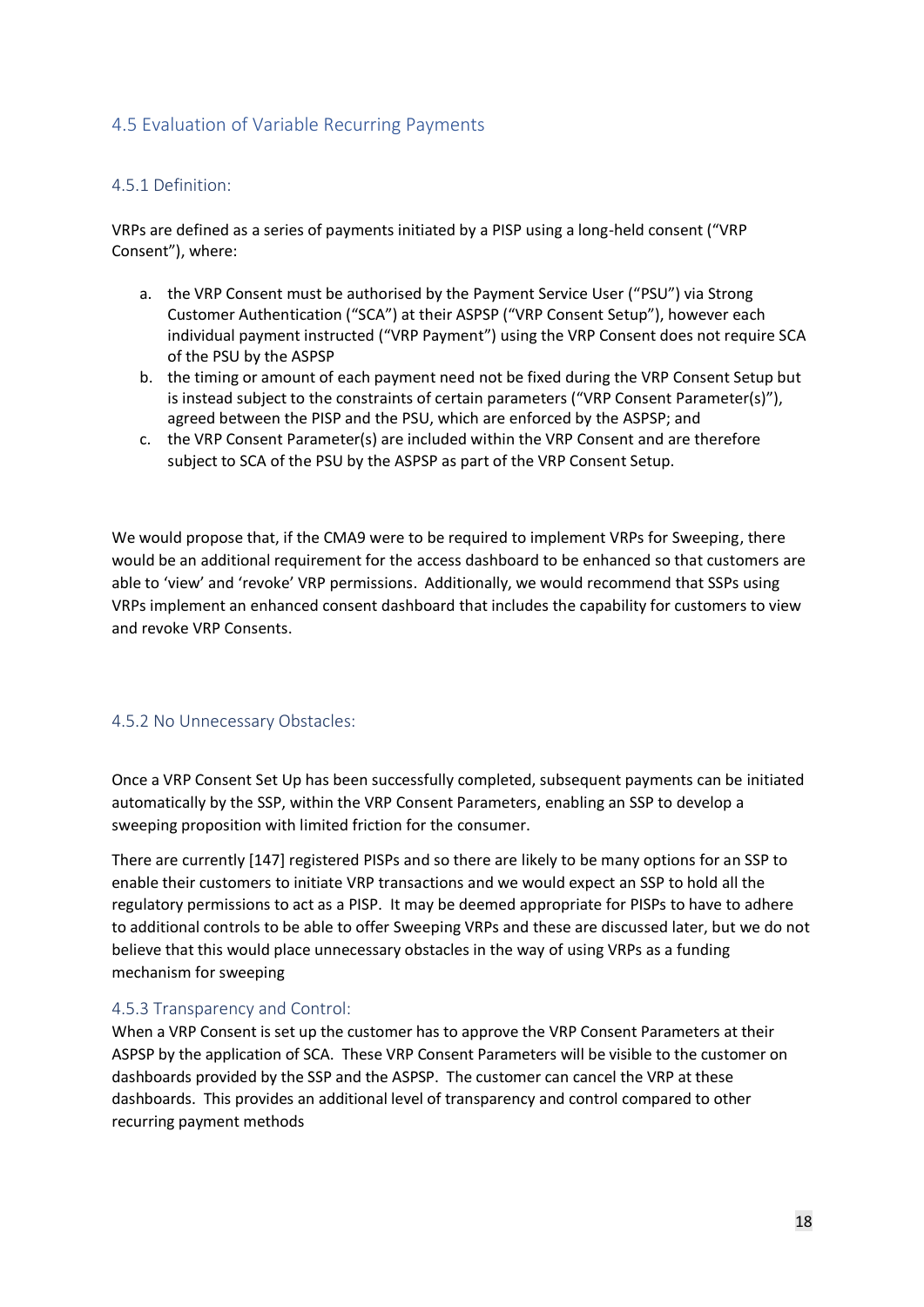## 4.5.4 Immediacy of Transaction:

VRP Payments that are initiated via Faster Payments provide customers with near real time payments. The sending account is debited immediately on instruction and the funds received in the recipient account usually a few seconds later. Funds have to be received within two hours, but that length of delay is unusual. A Faster Payment is sent directly to the recipients account, there is no intermediary account adding delay and risk to the transfer. By leveraging the Faster Payments network VRPs clearly meet the objective of Immediacy of Transactions.

#### 4.5.5 Cost to the SSP:

In order to assess the costs to the Sweeping Service Provider it is important to breakdown the transaction flow. (See Figure 4).



#### *Figure 4.*

The transaction flow for VRPs follows the same simple process as Open Banking SIPs as there is no intermediary account.

In this example the customer wishes to sweep funds from Bank A to Bank C, and the transaction process flow is outlined below:

- Customer sets up the service with the SSP which has two distinct steps: (a) enabling the SSP to access and assess their account information by granting their explicit consent for an AIS service (b) enabling the SSP to sweep funds on their behalf – VRP Consent Set Up (obtaining the customer's explicit consent within the VRP Consent Parameters. They will then be taken to the domain of their ASPSP for authentication).
- The PISP initiates the subsequent payments within the applicable consent parameters.
- Bank A sends funds to Bank C, via Faster Payments.

There are no costs to the SSP for the funds transfer. SSP costs will only be driven by the provision of the other elements of the sweeping service such as determining when to initiate the sweep and for how much, developing the customer interface and any other operating costs. If the SSP were to offer a savings product, they would have to bear the costs of funds being deposited into that account, but we consider that to be part of the savings proposition rather than the sweeping proposition.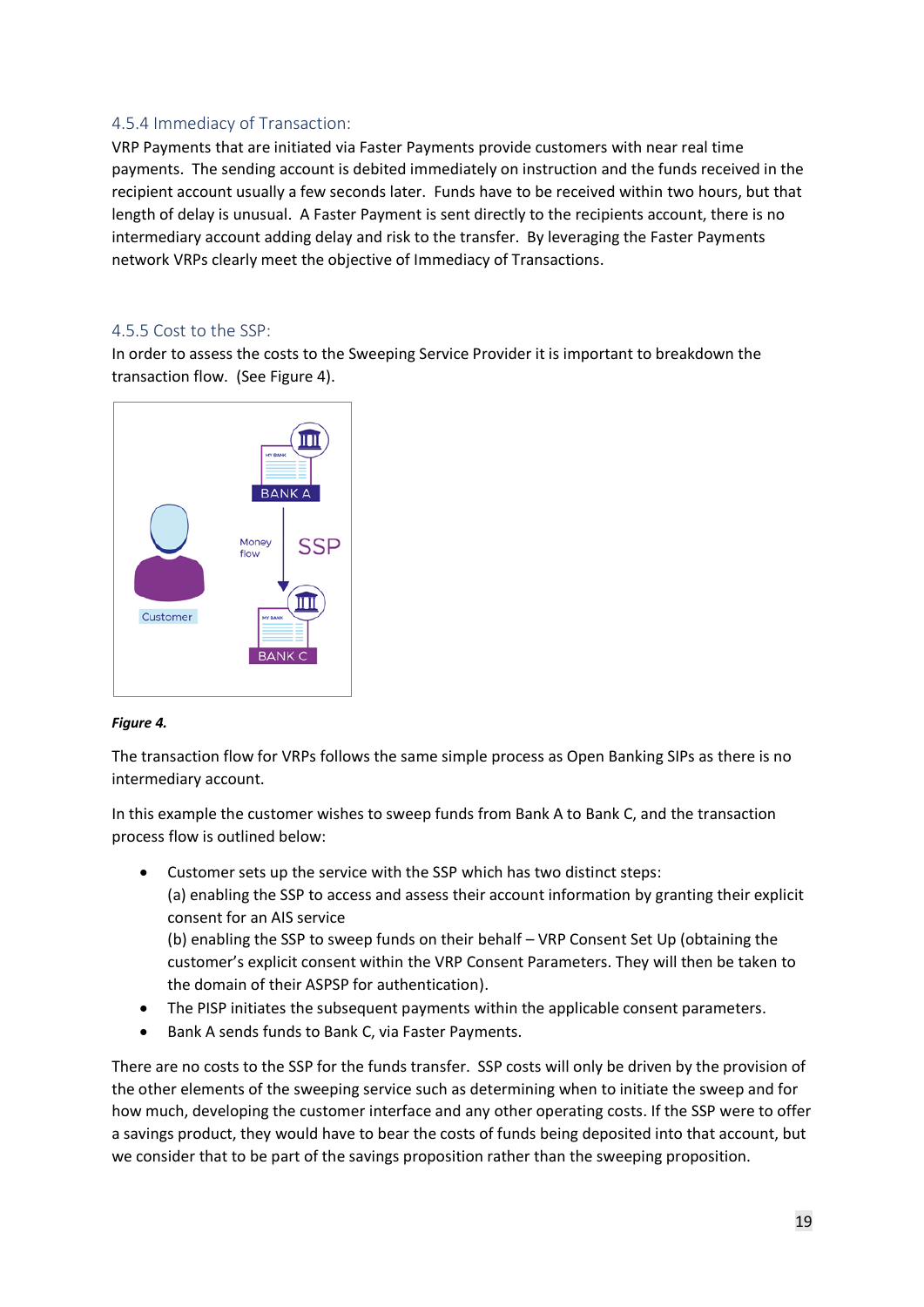## 4.5.6 Rating

Based on the analysis above we have given following ratings for VRPs as a payment mechanism to support sweeping.

## *Table 8: Evaluation of VRPs for Sweeping*

|              | Unnecessary      | Transparency | Immediacy of | Cost to the             |
|--------------|------------------|--------------|--------------|-------------------------|
|              | <b>Obstacles</b> | & Control    | transaction  | <b>SSP</b>              |
| Direct debit |                  |              |              | $\overline{\mathbf{u}}$ |
| assessment   |                  |              |              |                         |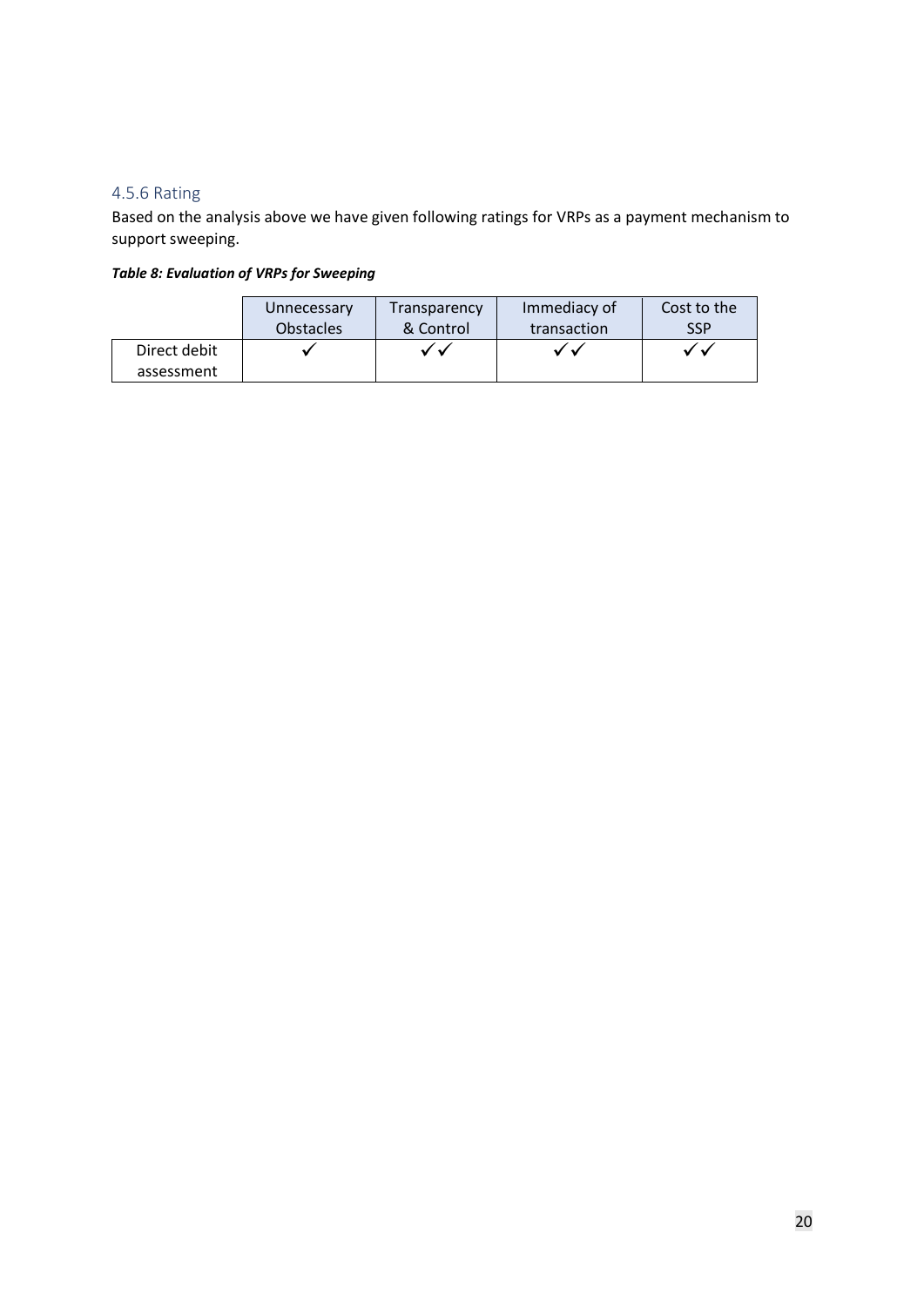## <span id="page-20-0"></span>4.6 Summary of evaluation of different payment methods

|                | Unnecessary | Transparency | Immediacy of | Cost to the |
|----------------|-------------|--------------|--------------|-------------|
|                | Obstacles   | & Control    | transaction  | <b>SSP</b>  |
| Direct debit   |             |              | x x          | ×           |
| assessment     |             |              |              |             |
| CPA assessment | x           |              | ×            | <b>xx</b>   |
| Open Banking   | <b>xx</b>   |              |              |             |
| SIP assessment |             |              |              |             |
| VRP assessment |             |              |              |             |

*Table 9: Summary Evaluation of payment methods to support sweeping*

We do not consider that Direct Debits are a suitable payment method to support sweeping for the following reasons:

- The three working days processing cycle would undermine many sweeping propositions; and
- The payment flow from the customer's source account to the SSP's account and back to the customer's destination account creates unnecessary risk and potential further delay to the payment transaction; and
- The costs of operating Direct Debits are likely to be prohibitive to new entrants offering sweeping services.

We do not consider that Continuous Payment Authority on cards are a suitable payment method to support sweeping for the following reasons:

- The costs for accepting cards is likely to undermine the economic feasibility of provision of sweeping services. The charging structure for card acceptance ensures that there is a minimum price for this service, irrespective of volume; and
- The delay in settlement with card transactions is likely to undermine the development of viable sweeping propositions; and
- The payment flow from the customer's source account to the merchant acquirer to the SSP's account and back to the customer's destination account creates unnecessary risk and potential further delay to the payment transaction.

We do not consider that open banking SIPs are a suitable payment method to support sweeping because they do not facilitate the automatic movement of funds. To ensure the security of the payment instruction the ASPSP has to authenticate the PSU for every transaction meaning the customer would have to be present in the transaction flow for every sweeping transaction. This adds friction to the customer journey and represents an unnecessary obstacle in the development of compelling automated sweeping propositions. We are not aware of any SSP planning to use open banking SIPs as a payment mechanism to facilitate sweeping.

The only payment method identified which is suitable to support the broad range of use cases of sweeping is VRPs, because:

• For most use cases, near real time movement of funds is vital for the consumer proposition and VRPs are the only automatic payment initiation service that can send payments over Faster Payments; and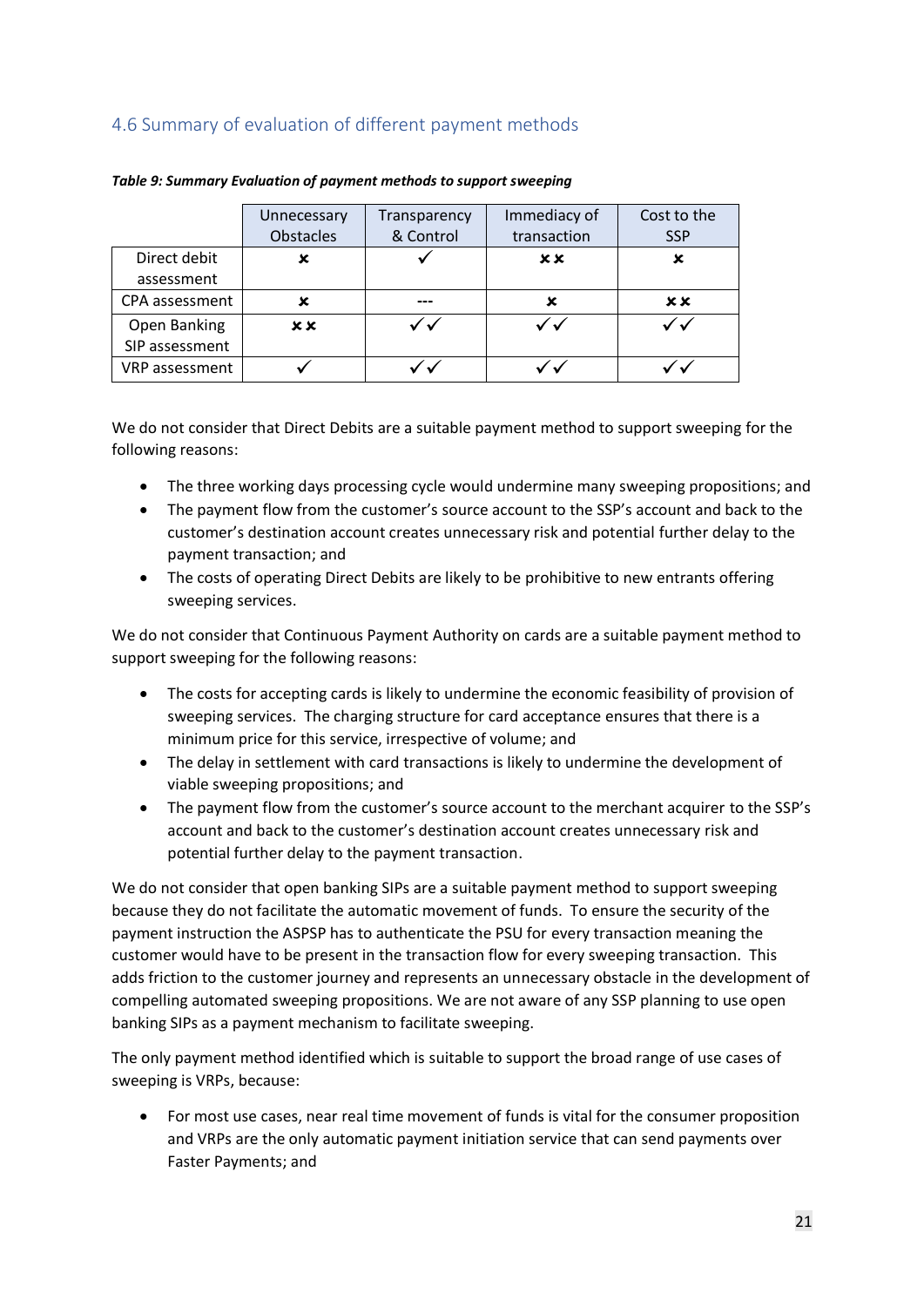- The cost model for sweeping VRP APIs ensures economic viability for a range of use cases. It should be noted that non-sweeping VRP APIs will be Premium APIs and so may incur costs to the VRP provider; and
- The payment flow does not add any operational risks as funds flow directly between the customer's accounts and there is no intermediary.

#### *Consultation Questions:*

- **3.** *To what extent do you agree with the proposed criteria for assessing the suitability of different payment methods? Please give reasons for your answer.*
- **4.** *To what extent do you agree that neither Direct Debits nor Continuous Payment Authority on cards, nor open banking SIPs are suitable funding mechanisms for sweeping as defined by Order? Please give reasons for your answer.*
- **5.** *To what extent do you agree that Variable Recurring Payments (VRPs) could provide a viable payment mechanism to support sweeping as defined by the CMA order? Please give reasons for your answers.*
- **6.** *Do you see alternative ways to provide a funding mechanism to deliver sweeping as defined by the Order? If so, please describe.*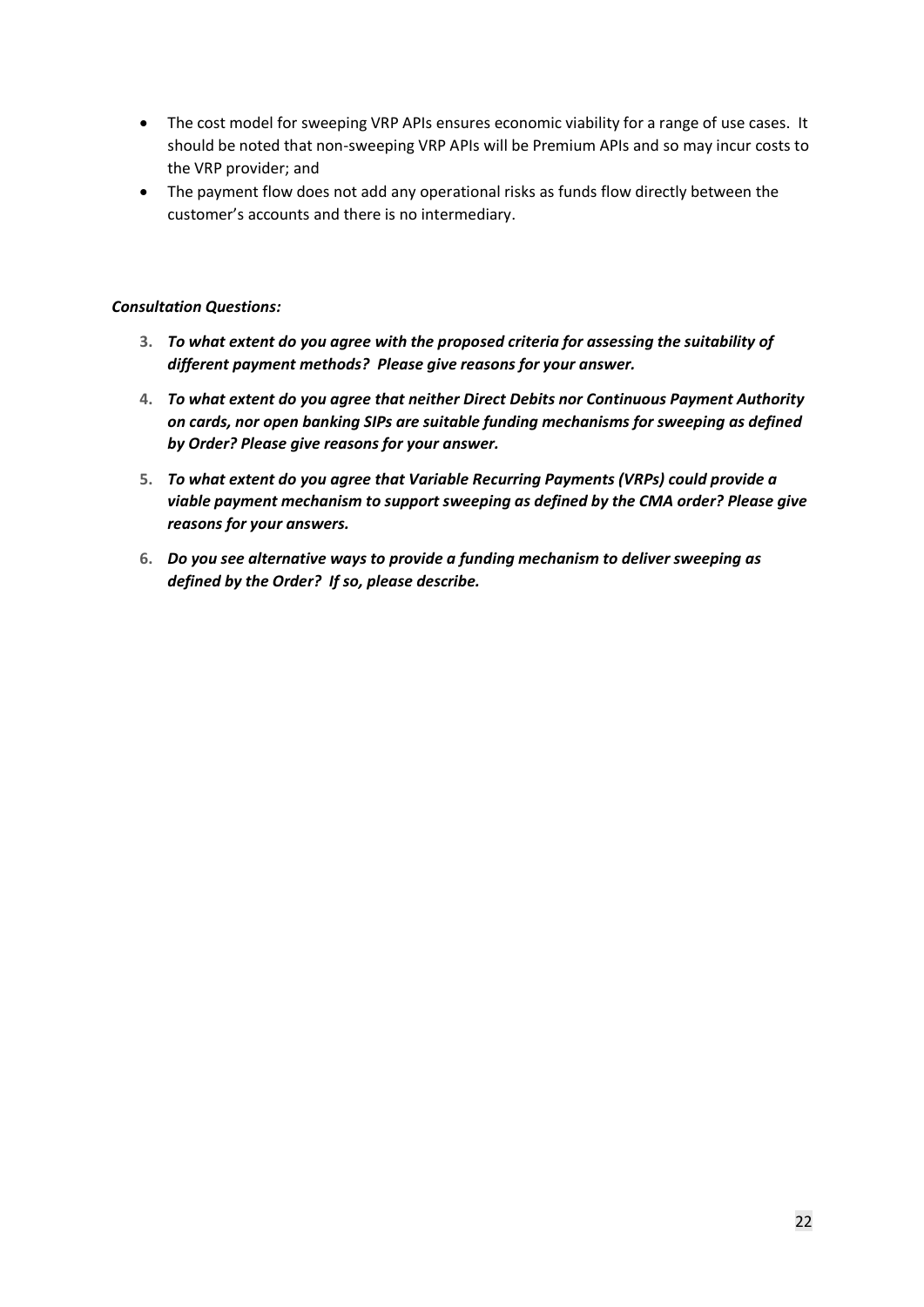# <span id="page-22-0"></span>5. VRP for Sweeping Customer Protection

If Sweeping Access is mandated under the Order it is important to ensure that introduction of this new capability has appropriate customer protections and these are outlined below.

## **Sweeping is only offered by Regulated Firms:**

A SSP using VRPs will have to have regulatory permissions to act as both an AISP and a PISP. As a regulated firm the SSP must adhere to the FCA's principles for business<sup>19</sup> which are shown in the table below.

| Principle                      | <b>Description</b>                                                            |
|--------------------------------|-------------------------------------------------------------------------------|
| 1. Integrity                   | A firm must conduct its business with integrity.                              |
| 2. Skill, care and             | A firm must conduct its business with due skill, care and diligence.          |
| diligence                      |                                                                               |
| 3. Management and              | A firm must take reasonable care to organise and control its affairs          |
| control                        | responsibly and effectively, with adequate risk management systems.           |
| 4. Financial prudence          | A firm must maintain adequate financial resources.                            |
| 5. Market conduct              | A firm must observe proper standards of market conduct.                       |
| <b>6. Customers' interests</b> | A firm must pay due regard to the interests of its customers and treat them   |
|                                | fairly.                                                                       |
| 7. Communications              | A firm must pay due regard to the information needs of its clients, and       |
| with clients                   | communicate information to them in a way which is clear, fair and not         |
|                                | misleading.                                                                   |
| 8. Conflicts of interest       | A firm must manage conflicts of interest fairly, both between itself and its  |
|                                | customers and between a customer and another client.                          |
| 9. Customers:                  | A firm must take reasonable care to ensure the suitability of its advice and  |
| relationships of trust         | discretionary decisions for any customer who is entitled to rely upon its     |
|                                | judgment.                                                                     |
| 10. Clients' assets            | A firm must arrange adequate protection for clients' assets when it is        |
|                                | responsible for them.                                                         |
| 11. Relations with             | A firm must deal with its regulators in an open and cooperative way, and      |
| regulators                     | must disclose to the appropriate regulator appropriately anything relating to |
|                                | the firm of which that regulator would reasonably expect notice.              |

*Table 10: Principles for business that regulated firms must adhere to*

## **Complaints process with escalation to the Financial Ombudsman Service:**

A SSP is required to have a documented and fair complaints process. If a customer is not happy with how their complaint is dealt with, they are able to refer the complaint to the Financial Ombudsman Service. This independent review of complaints provides customers with an additional layer of protection if the services they received do not meet their expectations.

## **Regulatory Protections:**

The Payment Services Regulations provide legal protections for customers. If there is an Unauthorised Transaction, the customer will be recompensed so their account will be put in the position it would have been in if there was not an unauthorised transaction (PSR Reg 76). If a transaction was late or did not happen, a Defective Transaction, the customer will be recompensed so their account will be put in the position it would have been in if there had not been a Defective Transaction (PSR Reg 93).

<sup>19</sup> <https://www.fca.org.uk/about/principles-good-regulation>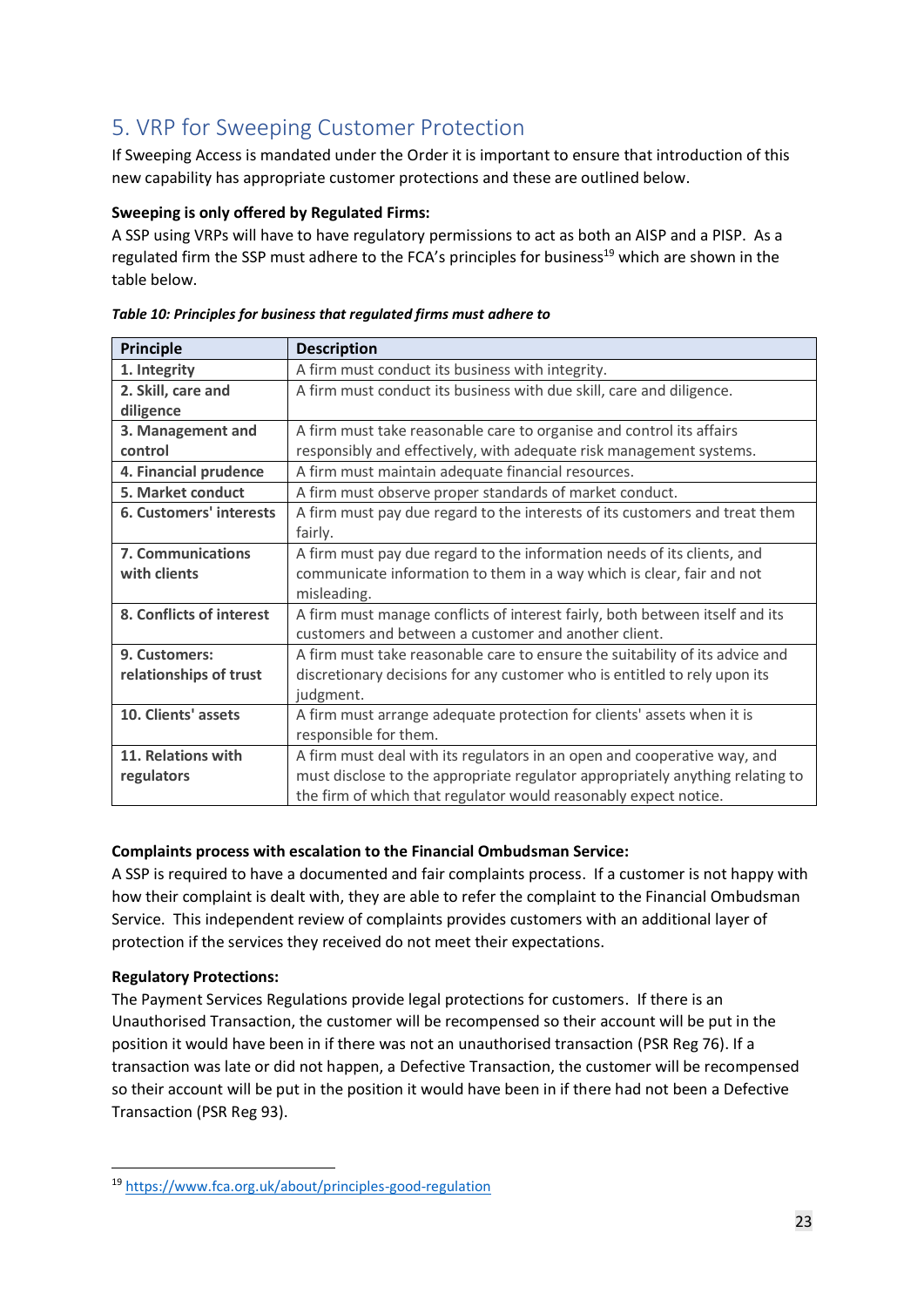#### **Design Protections:**

The design of VRPs provides consumers with higher levels of transparency and control than any other recurring payment method:

- The customer has to explicitly confirm the VRP Consent Parameters, ensuring that the customer sets the limits and bounds for the recurring payment authority; and
- The VRP Consent Parameters will be visible in dashboards at the ASPSP and, we recommend, at the SSP. This means that the customer will always be able to see their active VRP Consents and the VRP Consent Parameters of each one.
- The customer can cancel the VRP Consent any time either at the ASPSP (via the Access Dashboard) or, we propose, at the SSP (via the Consent Dashboard)

#### **Sweeping is low risk:**

Sweeping itself is a low risk transaction, as it is limited to payments between accounts belonging to the same customer. This means that there is no counterparty risk. The customer is in control of both the sending and receiving accounts. If there is a dispute with the SSP then as outlined previously the customer has a right to escalate their complaint to the FOS if they are unsatisfied with how the SSP dealt with their complaint. This contrasts favourably with paying for goods and services where customer may have a complaint against the service provider and there is no guarantee of independent arbitration.

The following table below describes how the current customer protection framework works with specific examples.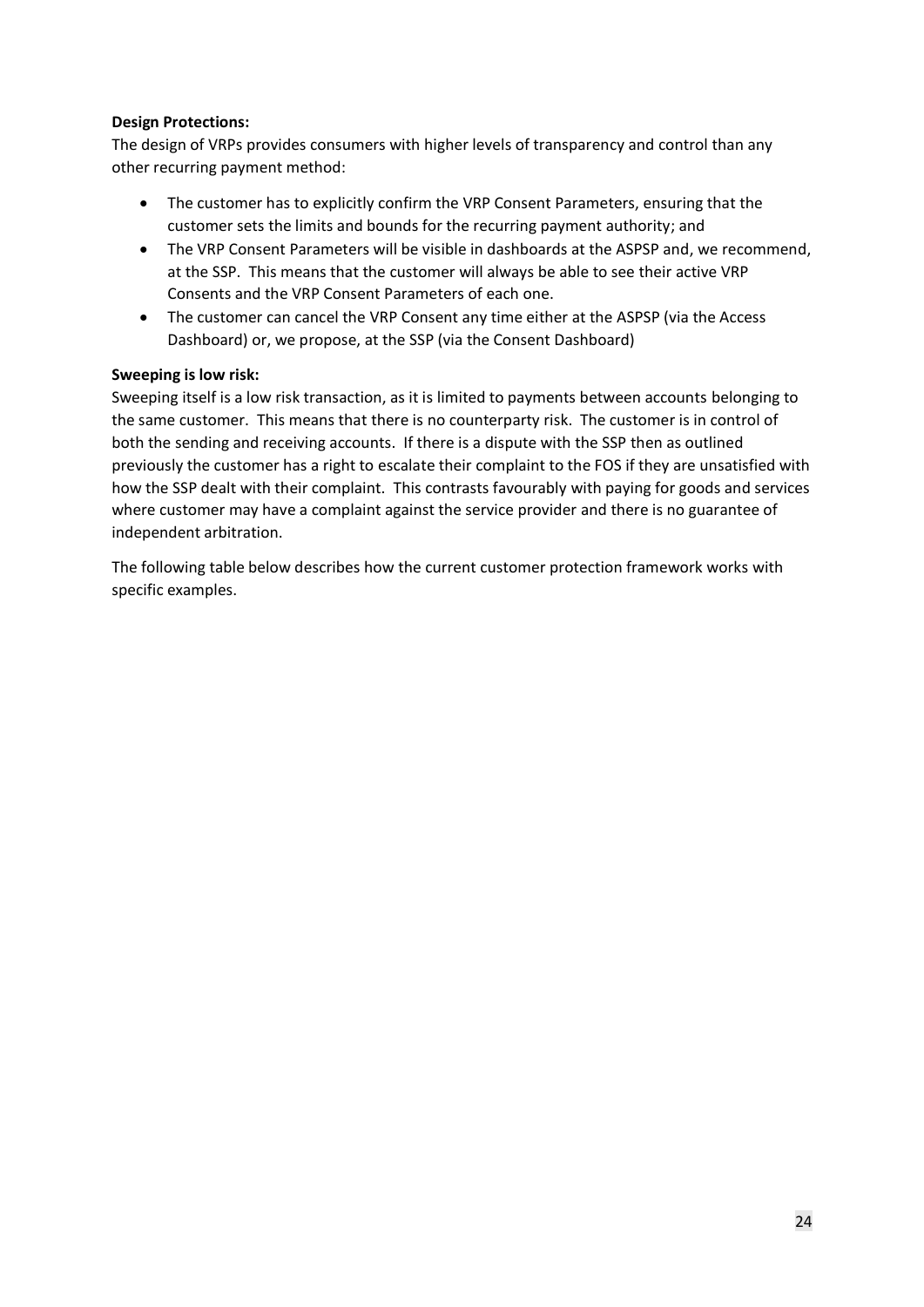*Table 11: Examples of potential customer disputes*

| <b>Type of Dispute</b>                                                                                                                                                      | <b>Path to Resolution</b>                                                                                                                                                                                                                                                                                                                                                                                                                                                                                                                                                                                                                                                                |
|-----------------------------------------------------------------------------------------------------------------------------------------------------------------------------|------------------------------------------------------------------------------------------------------------------------------------------------------------------------------------------------------------------------------------------------------------------------------------------------------------------------------------------------------------------------------------------------------------------------------------------------------------------------------------------------------------------------------------------------------------------------------------------------------------------------------------------------------------------------------------------|
| Customer reports a<br>fraudulent transaction.                                                                                                                               | Customer complains to the ASPSP. ASPSP refunds money to the<br>$\bullet$<br>customer. ASPSP has a right of recourse against the PISP. Onus is with<br>the PISP to prove they were not at fault, failing which they must<br>compensate the ASPSP.<br>If customer is not satisfied with the complaint resolution, they can refer<br>the complaint to the FOS for independent consideration.                                                                                                                                                                                                                                                                                                |
| SSP moves too much<br>money from current<br>account resulting in<br>customer going<br>overdrawn and<br>incurring overdraft fees                                             | • Customer complains to the ASPSP. If the transaction was within the VRP<br>Consent Parameters the ASPSP will determine that this was a failure of the<br>AIS service offered by the SSP and so direct the customer to complain<br>directly to the SSP.<br>Customer complains to the SSP. The SSP must follow their own customer<br>$\bullet$<br>complaints process.<br>Customer can refer their complaint to the Financial Ombudsman Service<br>٠<br>(FOS) if they are not satisfied with the response received from the ASPSP<br>or the SSP.                                                                                                                                           |
| Customer sets up a VRP<br>Consent as part of an<br>SSP service but<br>subsequently cancels<br>the service and a<br>sweeping transaction<br>takes place after<br>cancelation | Customer complains to the ASPSP. ASPSP may conclude that this is an<br>$\bullet$<br>unauthorised transaction and under PSRs, Reg 76 recompense the<br>customer and then seek a claim against the SSP which has acted as a PISP<br>in this example. Customer requests the ASPSP to cancel the VRP Access.<br>If the customer complains to the SSP, the SSP will follow their internal<br>$\bullet$<br>complaints process, but the customer is entitled to a full refund as it is an<br>unauthorised transaction.<br>The customer can refer their complaint to the Financial Ombudsman<br>Service (FOS) if they are not satisfied with the response received from the<br>ASPSP or the SSP. |

#### *Consultation Questions:*

**7.** *To what extent do you agree that the existing control framework provides appropriate consumer protection for sweeping? Please give reasons for your answers.*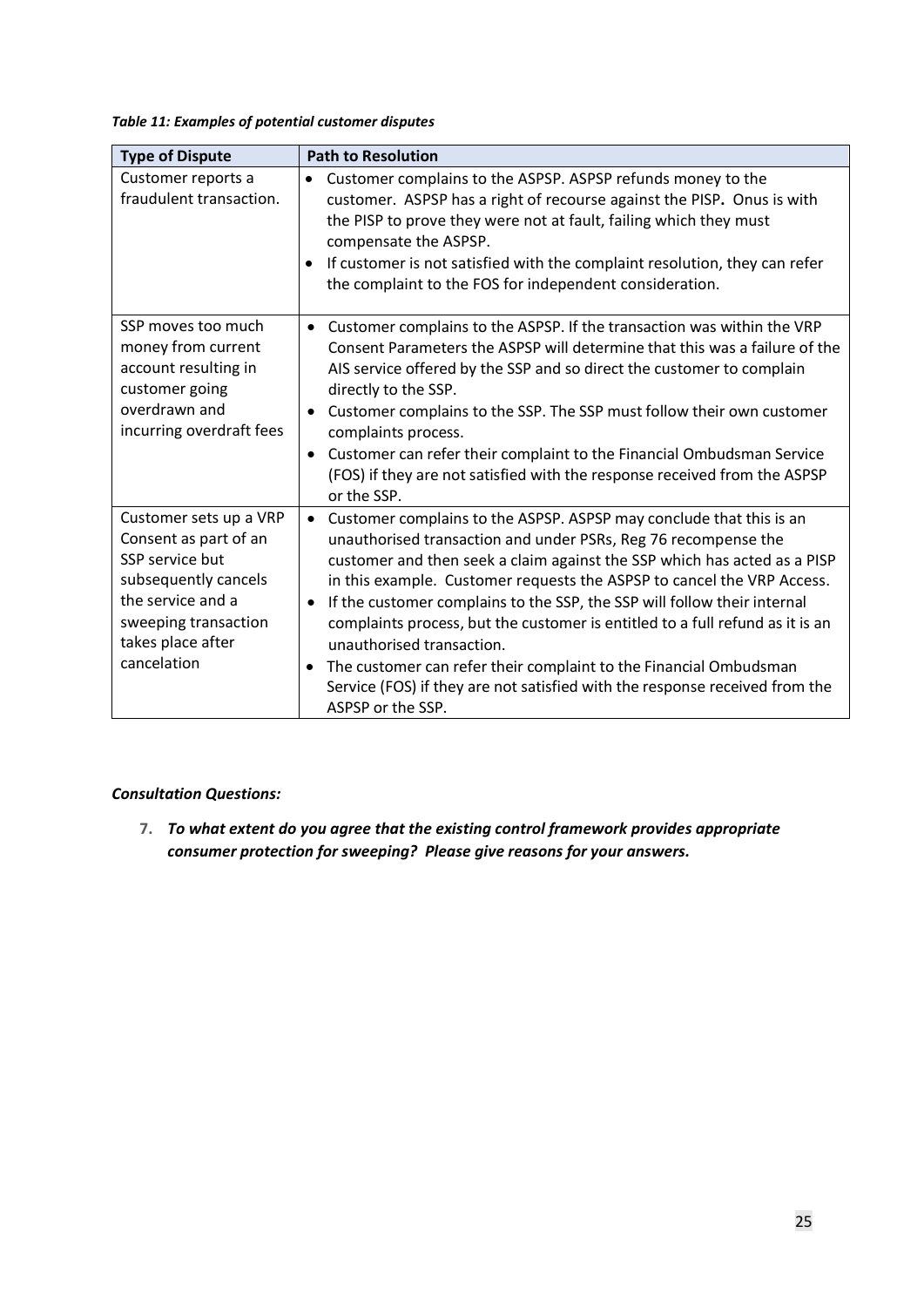# <span id="page-25-0"></span>6. VRP for Sweeping Risks

## <span id="page-25-1"></span>6.1 Misuse of Sweeping Access

If Sweeping Access is mandated, then it is important to consider what assurances there are that the transaction is sweeping.

The SSP is required in the standard to attest that the transaction is Sweeping. The SSP will have a ranges of options to validated that the transaction meets the definition of sweeping including:

- Using AIS to verify name and address of the source and destination accounts match
- Using Confirmation Of Payee (COP), to verify destination account name. This is dependent on the SSP having access to the COP service, Revised Roadmap item A2(d)
- Customer the amount of a micro deposit in the destination account to indicate that the customer has ownership over the destination account.

As the SSP will be attesting that the transaction is sweeping and they have to adhere to the FCA's principles of business, there is a high level of assurance that the transaction is sweeping.

### <span id="page-25-2"></span>6.2 Other Potential Risks for ASPSPs

#### **Funding Risks:**

Sweeping, by design, will make it easier for money to be withdrawn from zero notice accounts, this may have implications for the funding of banks, and a number of scenarios are considered below:

#### **Increase in competition led outflows.**

We believe that this is a desired outcome from the introduction of APIs to enable sweeping. The development and uptake of sweeping propositions is likely to be gradual and so banks should be able to adapt to the evolving market. A useful analogue to consider would be the introduction of instant access savings accounts by the supermarkets in 1997. This introduced new competition into the savings markets but did not lead to a funding crisis for established lenders.

#### **Impact on liquidity ratios**.

Banks will have to hold more shorter maturity assets/capital to offset shorter duration deposits. This is an appropriate prudential safeguard. The move towards shorter duration deposits will be gradual as the market develops. Historically the market has adapted to the changes brought about by increased competition for example the introduction of higher interest internet only savings accounts.

#### **Risk to the resilience of Faster Payments**:

Sweeping will increase the number of Faster Payments transactions, particularly as VRPs will enable low value transactions to be swept economically by SSPs. However, this growth is unlikely to impact the resilience of the Faster Payments network for a number of reasons: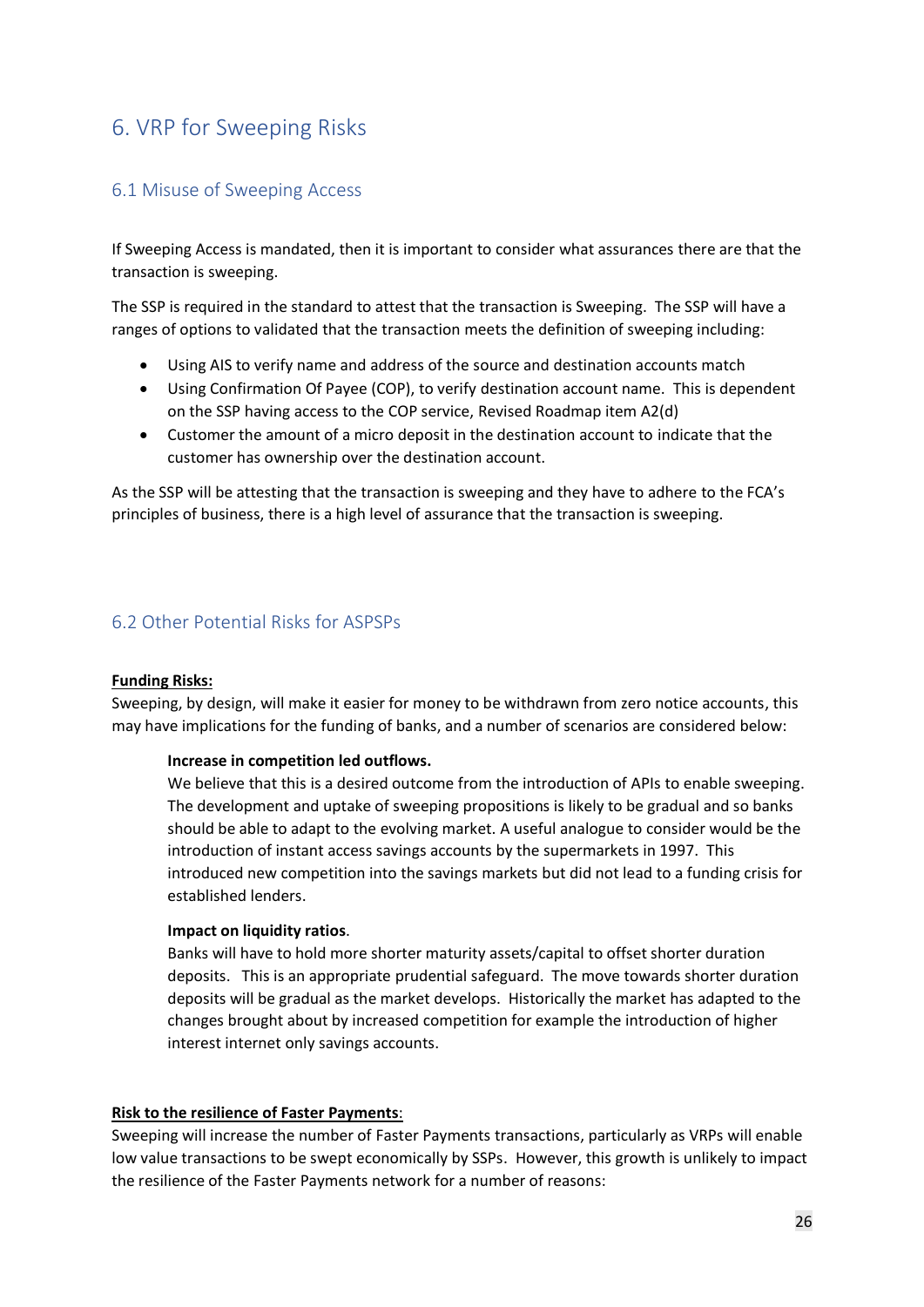- There is significant capacity in the Faster Payments system already; and
- Growth in transactions will be gradual, enabling appropriate activities to be undertaken if the resilience of the network is at risk; and
- Transactions as a result of sweeping will occur throughout the day on many days each month. The Faster Payments system already manages a significant peak in volume on the first working day each month as a result processing Standing Orders. (There is a peak in standing orders on the first day of each month and Faster Payments are processed early in the morning every working day requiring this peak in volume to be processed within a limited window).

### *Consultation Questions:*

- **8.** *To what extent do you agree that requiring the Sweeping Service Provider (SSP) to attest that a transaction is sweeping provides an appropriate level of assurance of the use of Sweeping Access? Please give reasons for your answer.*
- **9.** *Are there other risks associated with sweeping and Sweeping Access that need to be considered?*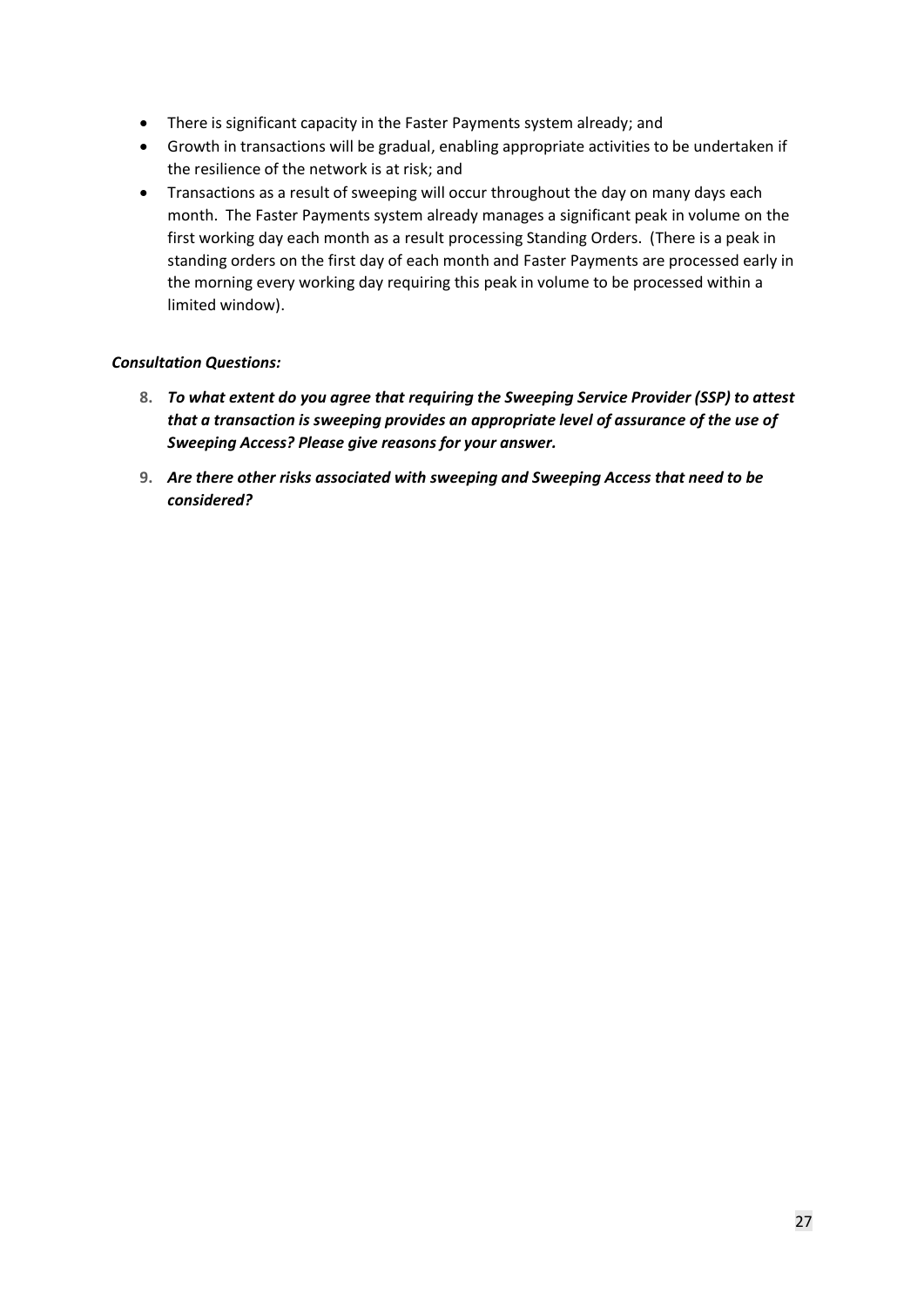# <span id="page-27-0"></span>7. Conclusion

Sweeping can deliver significant benefits to UK consumers and small businesses, and so there is real value in creating the enablers so the market can develop innovative solutions to meet customer needs.

We do not believe that existing payment mechanisms such as Direct Debits, Continuous Payment Authority on debit cards, or open banking SIPs can effectively support a broad range of sweeping propositions as the payment method needs to be automatic, timely and cost effective. We do believe that VRPs can provide an effective payment mechanism to enable sweeping propositions to flourish as it delivers payments which are automatic, timely and cost effective. We would welcome feedback as to whether respondents agree with this consideration or whether there are alternative ways to deliver sweeping as required by the Order.

The existing regulatory framework provides a robust protection framework as all regulated companies involved in payments need to adhere to the FCA's principles for business. The Payment Services Regulations provide legal protections to customers. In addition, VRPs are a recurring payment which provide customers with additional levels of transparency and control through the dashboards at ASPSPs (Access Dashboards) and SSPs (Consent Dashboards). The dashboards will need to show the customer the VRP Consent Parameters providing the customer visibility of the bounds of their payment mandate and the customer can cancel the VRP at either the Access Dashboard or the Consent Dashboard.

If the CMA decide that mandating access to VRP APIs is an appropriate mechanism to enable sweeping then it is important to ensure that this Sweeping Access is only used for sweeping and other uses of the VRP API are considered a premium API subject to contracts between the ASPSPs and PISPs. We would welcome feedback on the proposed definition of sweeping and the different mechanisms to manage Sweeping Access.